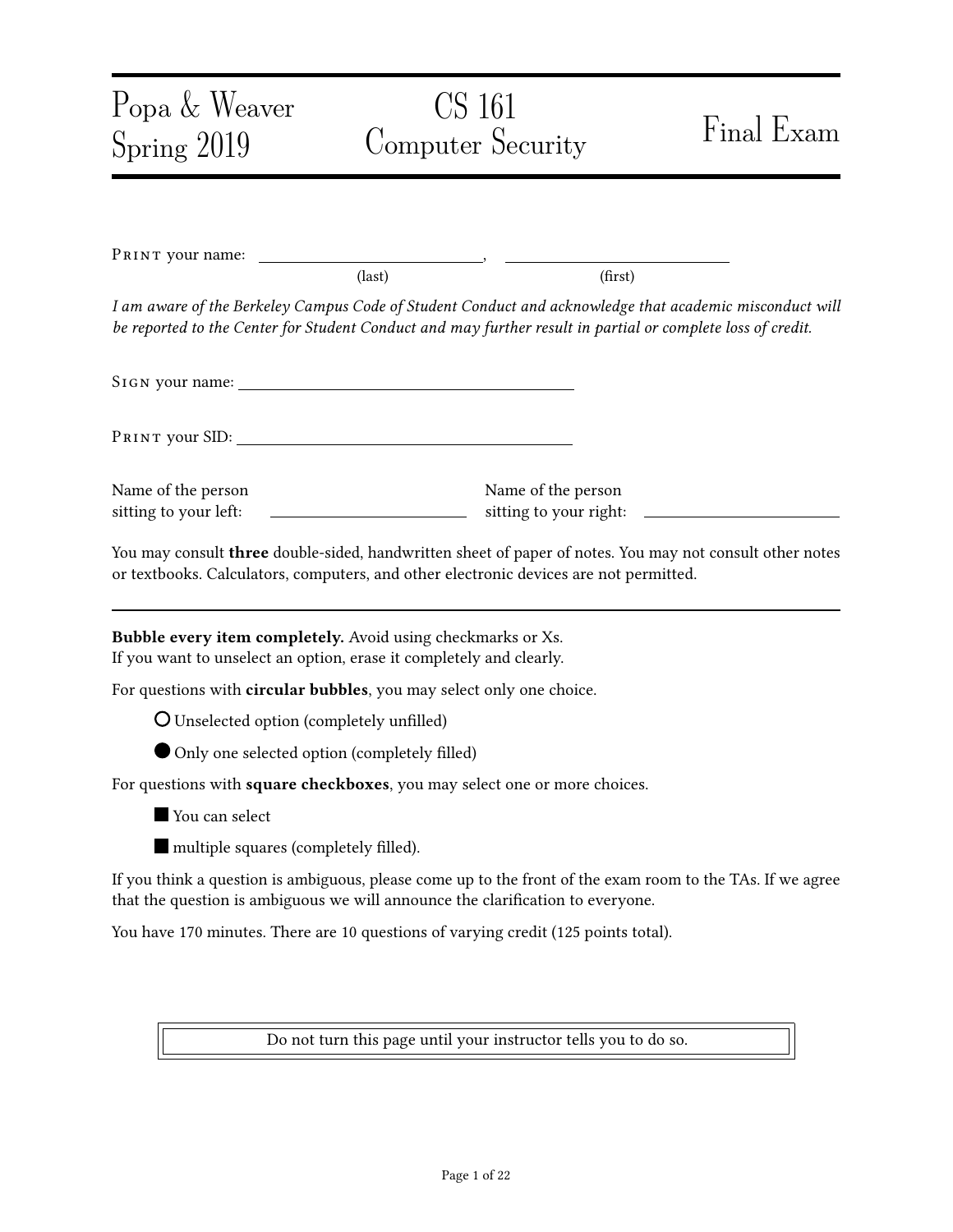# O TRUE **O** FALSE

(c) (2 points) True or False: Even if you carefully inspect all links that you click, you can still be vulnerable to a CSRF attack.

(a) (2 points) True or False: Modern web browsers protect against clickjacking by using the

(b) (2 points) True or False: The primary danger of XSS vulnerabilities is that they let an attacker execute Javascript on the victim machine without having the victim visit the attacker's website.

same-origin policy to prevent sites from putting other origins into an iframe.

| O TRUE<br>O FALSE |
|-------------------|
|-------------------|

O TRUE **O** FALSE

(d) (2 points) True or False: For most common implementations of session cookies (as seen in lecture and on the project), a SQL injection can let an attacker steal the sessions of other users.

O TRUE **O** FALSE

(e) (2 points) True or False: If a script is loaded from another origin using a script tag, the same-origin policy prevents this script from reading the cookies on the current page.

O TRUE **O** FALSE

Problem 1 Potpourri is unhealthy (20 points) (20 points)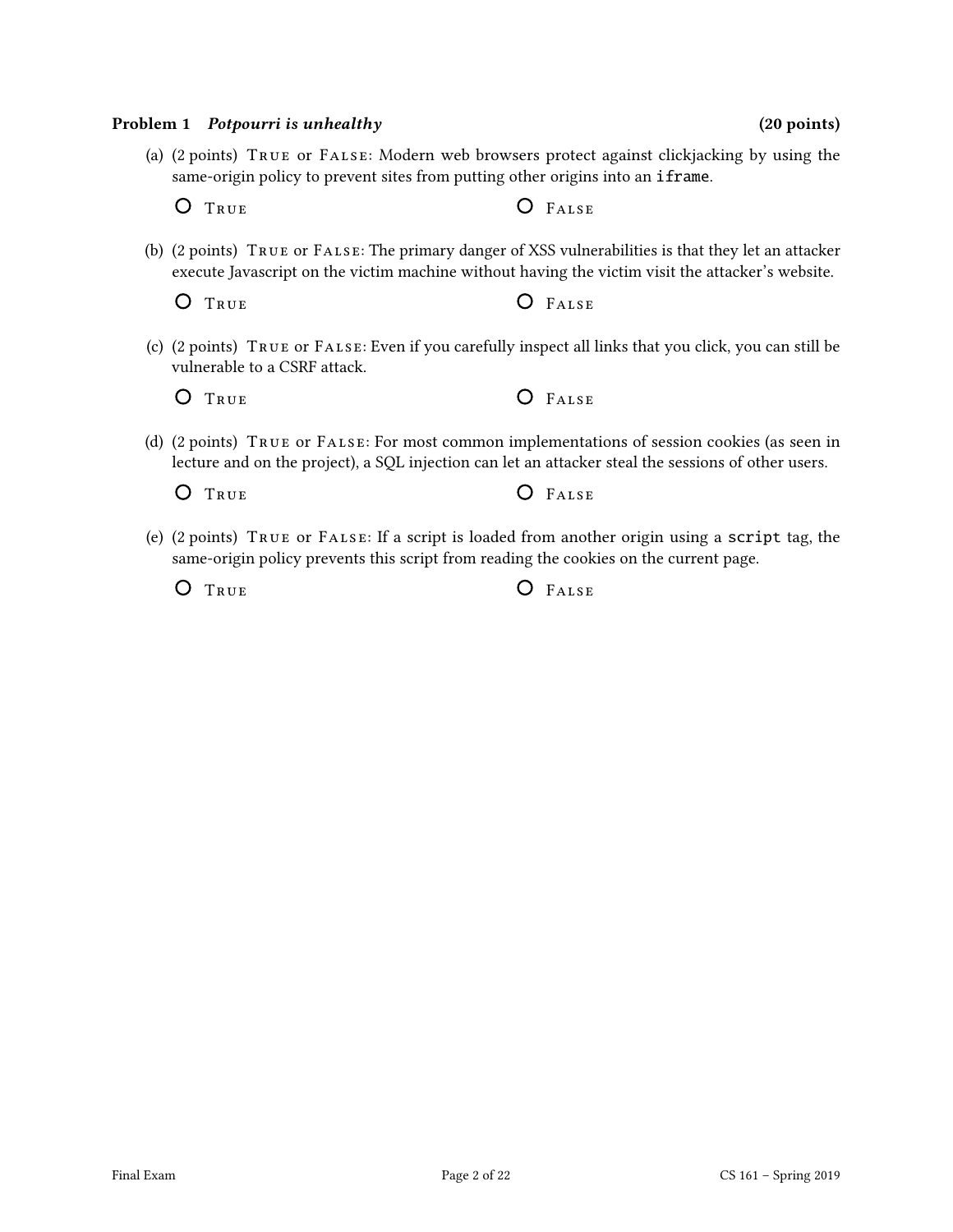(f) (2 points) Some architectures prohibit executing unaligned machine code instructions. This makes it harder for an attacker to perform (1), which often chains together "gadgets" found by jumping to the middle of instructions.

 $(1):$ 

 $(g)$  (2 points) In certificate transparency, after a certificate authority signs a certificate, they submit the signed certificate to a certificate transparency log. They receive  $a(n)$  (1) in return. If the signed certificate is not in the log after a certain amount of time, certificate authorities can use this to prove malicious or incorrect behavior of the log.

(1):

(h)  $(2 \text{ points})$  The use of trusted boot systems and signed code helps prevent  $(1)$ , which is malcode that often hides in the BIOS and operating system.

(1):

(i) (2 points) At the beginning of their life cycles, computer worms grow (1) , but as time goes on it becomes harder to find new victims and the worm growth slows.

 $(1):$ 

(j) (2 points) Tor is fundamentally vulnerable against timing attacks conducted by global adversaries because it is supposed to be (1)

(1):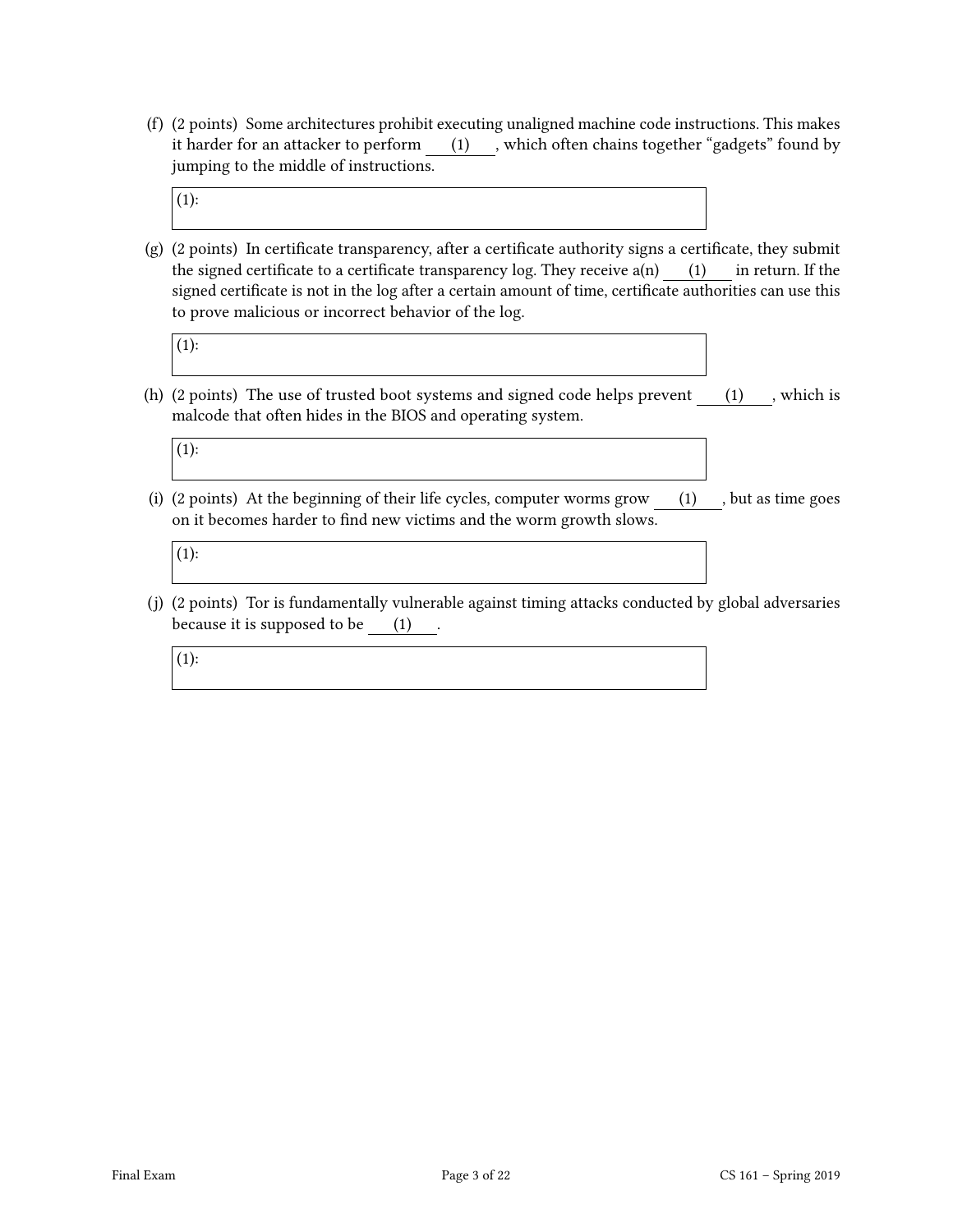#### Problem 2 Welcome to the Wonderful World of (14 points) (14 points)

People of earth, boys and girls, children of all ages, welcome to the wonderful world of block cipher, symmetric encryption, and hash functions!

(a) There are two symmetric encryption schemes, SymEncA and SymEncB. Both implement valid encryption / decryption on a message / ciphertext, but one of them may be insecure.

Bob wants to combine these two schemes to avoid the risk of using a failed encryption scheme. He proposes the following combinational construction.

**Construction I:** The ciphertext of the message  $M$  consists of two parts:

- 1. The first part of the ciphertext  $C_{part-1}$  = SymEncA. Encrypt( $k; M$ ).
- 2. The second part of the ciphertext  $C_{part-2} = SymEncB.Encrypt(k; M)$ .
- 3. That is, the ciphertext is  $C = (C_{part-1}, C_{part-2})$ .

⋄ Question: Is the Construction I secure if at least one of the symmetric encryption schemes is secure? Why?

- If yes, fill the corresponding circle, and provide a concise description of why it can hide the message.
- If no, fill the corresponding circle, and provide a concise description of a counterexample. Please answer within 4 lines.

\_\_\_\_\_\_\_\_\_\_\_\_\_\_\_\_\_\_\_\_\_\_\_\_\_\_\_\_\_\_\_\_\_\_\_\_\_\_\_\_\_\_\_\_\_\_\_\_\_\_\_\_\_\_\_\_\_\_\_\_\_\_\_\_\_\_\_\_\_\_

\_\_\_\_\_\_\_\_\_\_\_\_\_\_\_\_\_\_\_\_\_\_\_\_\_\_\_\_\_\_\_\_\_\_\_\_\_\_\_\_\_\_\_\_\_\_\_\_\_\_\_\_\_\_\_\_\_\_\_\_\_\_\_\_\_\_\_\_\_\_

\_\_\_\_\_\_\_\_\_\_\_\_\_\_\_\_\_\_\_\_\_\_\_\_\_\_\_\_\_\_\_\_\_\_\_\_\_\_\_\_\_\_\_\_\_\_\_\_\_\_\_\_\_\_\_\_\_\_\_\_\_\_\_\_\_\_\_\_\_\_

\_\_\_\_\_\_\_\_\_\_\_\_\_\_\_\_\_\_\_\_\_\_\_\_\_\_\_\_\_\_\_\_\_\_\_\_\_\_\_\_\_\_\_\_\_\_\_\_\_\_\_\_\_\_\_\_\_\_\_\_\_\_\_\_\_\_\_\_\_\_

 $Y$ es.  $O \quad No.$ 

Please answer within the following four lines.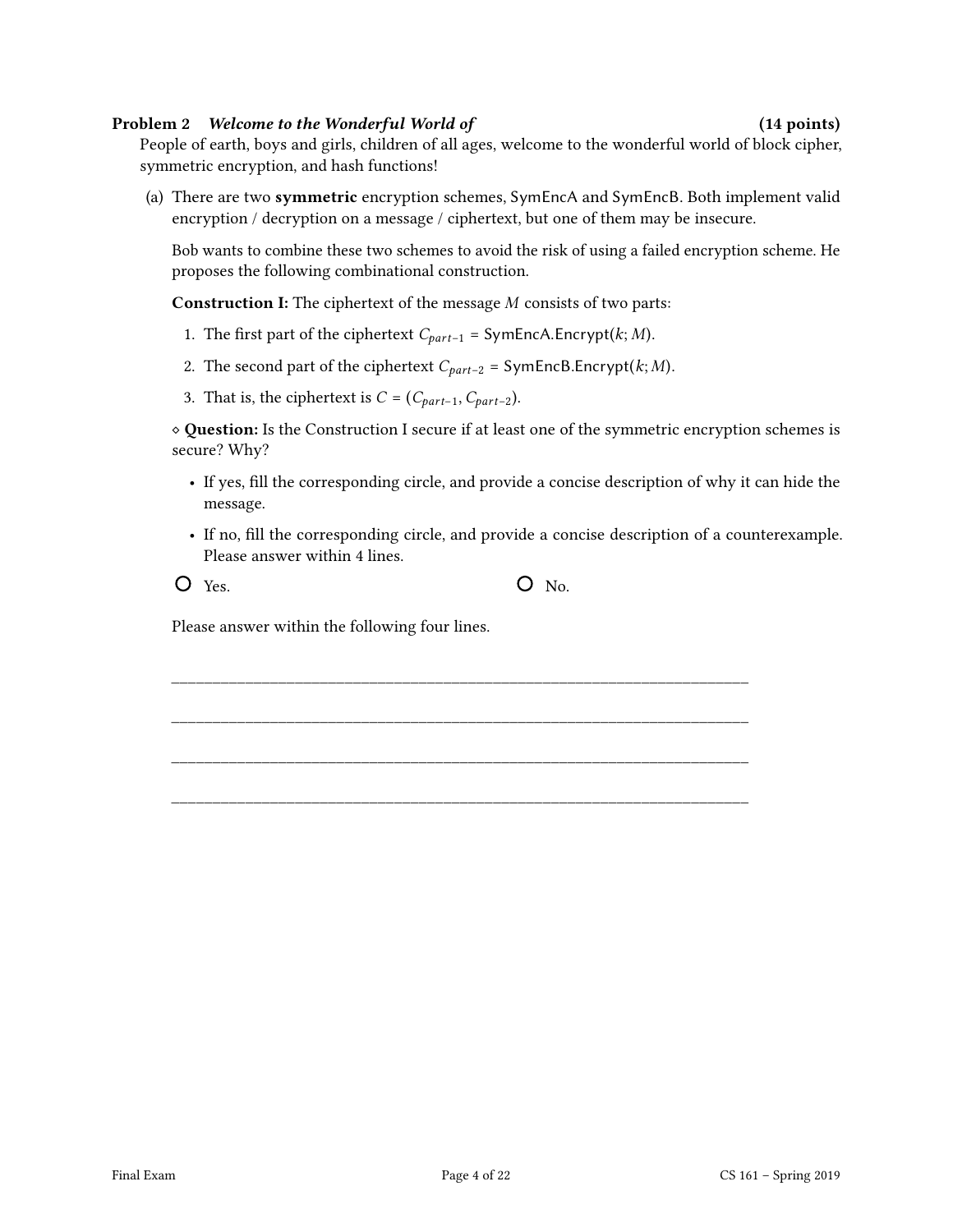(b) Bob proposes another combinational construction.

**Construction II:** To encrypt message  $M$ , there are two steps:

- 1. The intermediate value  $I = SymEncA$ . Encrypt $(k; M)$ , which means it encrypts M directly under key  $k$ . This intermediate value is not the ciphertext.
- 2. The final ciphertext  $C = SymEncB. Encrypt(k; I)$ , which means it encrypts the intermediate value under key  $k$ .
- 3. That is, the ciphertext is  $C = SymEncB$ . Encrypt( $k$ ; SymEncA. Encrypt( $k$ ;  $M$ ))

\_\_\_\_\_\_\_\_\_\_\_\_\_\_\_\_\_\_\_\_\_\_\_\_\_\_\_\_\_\_\_\_\_\_\_\_\_\_\_\_\_\_\_\_\_\_\_\_\_\_\_\_\_\_\_\_\_\_\_\_\_\_\_\_\_\_\_\_\_\_

\_\_\_\_\_\_\_\_\_\_\_\_\_\_\_\_\_\_\_\_\_\_\_\_\_\_\_\_\_\_\_\_\_\_\_\_\_\_\_\_\_\_\_\_\_\_\_\_\_\_\_\_\_\_\_\_\_\_\_\_\_\_\_\_\_\_\_\_\_\_

\_\_\_\_\_\_\_\_\_\_\_\_\_\_\_\_\_\_\_\_\_\_\_\_\_\_\_\_\_\_\_\_\_\_\_\_\_\_\_\_\_\_\_\_\_\_\_\_\_\_\_\_\_\_\_\_\_\_\_\_\_\_\_\_\_\_\_\_\_\_

\_\_\_\_\_\_\_\_\_\_\_\_\_\_\_\_\_\_\_\_\_\_\_\_\_\_\_\_\_\_\_\_\_\_\_\_\_\_\_\_\_\_\_\_\_\_\_\_\_\_\_\_\_\_\_\_\_\_\_\_\_\_\_\_\_\_\_\_\_\_

⋄ Question: Is the Construction II secure if at least one of the symmetric encryption schemes is secure? Why?

- If yes, fill the corresponding circle, and provide a concise description of why it can hide the message.
- If no, fill the corresponding circle, and provide a concise description of a counterexample.

Please answer within 4 lines.

(c) You accidentally fell into a trap and entered the 8th floor of Soda Hall.

On the wall the following sentences appear:

No block cipher provides IND-CPA confidentiality because they must be deterministic.

No hash function provides IND-CPA confidentiality because they must be deterministic.

No HMAC provides IND-CPA confidentiality because ...

No digital signature provides IND-CPA confidentiality because ....

\_\_\_\_\_\_\_\_\_\_\_\_\_\_\_\_\_\_\_\_\_\_\_\_\_\_\_\_\_\_\_\_\_\_\_\_\_\_\_\_\_\_\_\_\_\_\_\_\_\_\_\_\_\_\_\_\_\_\_\_\_\_\_\_\_\_\_\_\_\_

\_\_\_\_\_\_\_\_\_\_\_\_\_\_\_\_\_\_\_\_\_\_\_\_\_\_\_\_\_\_\_\_\_\_\_\_\_\_\_\_\_\_\_\_\_\_\_\_\_\_\_\_\_\_\_\_\_\_\_\_\_\_\_\_\_\_\_\_\_\_

\_\_\_\_\_\_\_\_\_\_\_\_\_\_\_\_\_\_\_\_\_\_\_\_\_\_\_\_\_\_\_\_\_\_\_\_\_\_\_\_\_\_\_\_\_\_\_\_\_\_\_\_\_\_\_\_\_\_\_\_\_\_\_\_\_\_\_\_\_\_

Some words on the last two lines are missing.

⋄ Question: What do you think the reasons should be? (Answer within the lines)

- No HMAC provides IND-CPA confidentiality because:
- No digital signature provides IND-CPA confidentiality because: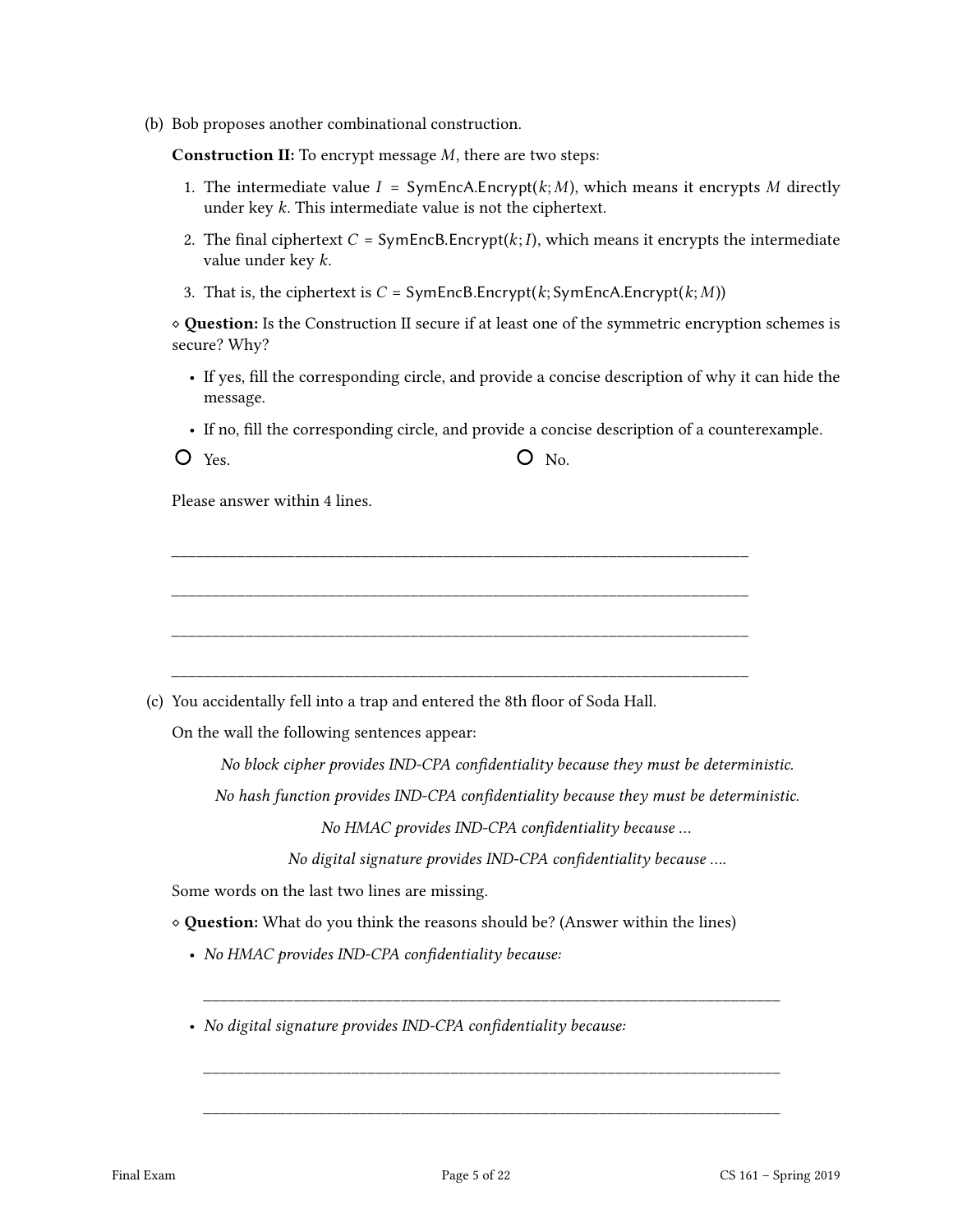(d) To make RSA signatures secure, we can apply a cryptographic hash function  $H$  over the message M, where the output of the hash function is a non-negative integer in  $\{0, 1, ..., 2^{256} - 1\}$ . We know that this hash function  $H$  must be second-preimage resistant; otherwise, another message  $M' \neq M$ can be found that also matches the signature.

Later, the RSA signature is computed as follows:

$$
sig = H(M)^d \pmod{n},
$$

where *n* is the RSA modulo,  $(e, n)$  forms the RSA public key,  $(d, n)$  forms the RSA private key, and  $ed \equiv 1 \pmod{\phi(n)}$ , where  $\phi(n)$  is Euler's totient function.

Alice wonders whether she can customize her hash function. She creates another function  $H'$ , modified from  $H$ :

$$
H'(x) = H(x) - H(" \texttt{Alice"}) \pmod{2^{256}}.
$$

◇ Question: Can we use H' instead of H for RSA signature for every possible message that Alice might sign?

\_\_\_\_\_\_\_\_\_\_\_\_\_\_\_\_\_\_\_\_\_\_\_\_\_\_\_\_\_\_\_\_\_\_\_\_\_\_\_\_\_\_\_\_\_\_\_\_\_\_\_\_\_\_\_\_\_\_\_\_\_\_\_\_\_\_\_\_\_\_

 $O$  Yes.  $O$  No.

And explain within the line: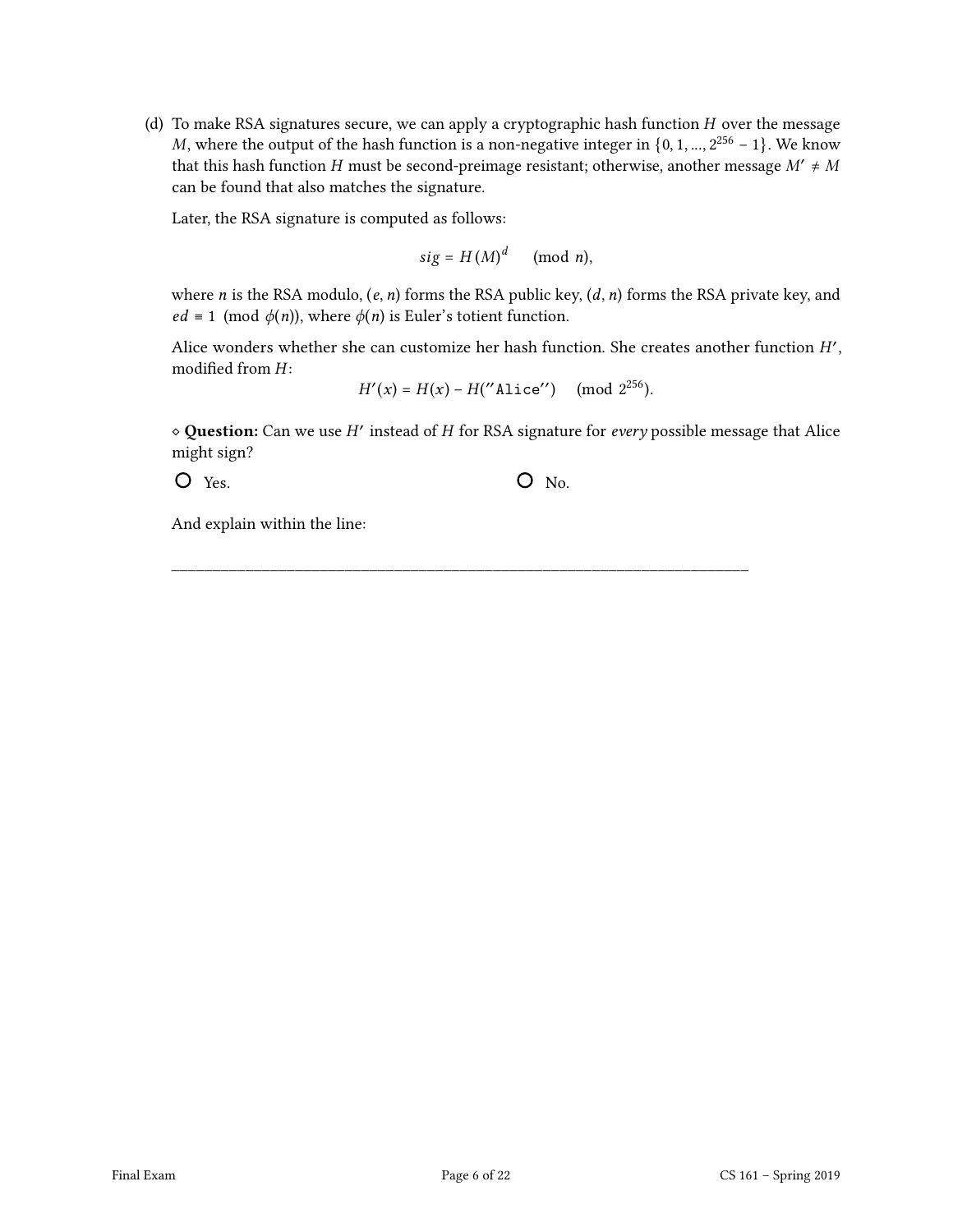#### Problem 3 Low-level Denial of Service (8 points) (8 points)

In this question, you will help Mallory develop new ways to conduct denial-of-service (DoS) attacks.

(a) CHARGEN and ECHO are services provided by some UNIX servers. For every UDP packet arriving at port 19, CHARGEN sends back a packet with 0 to 512 random characters. For every UDP packet arriving at port 7, ECHO sends back a packet with the same content.

Mallory wants to perform a DoS attack on two servers. One with IP address  $A$  supports CHARGEN, and another with IP address B supports ECHO. Mallory can spoof IP addresses.

- i. Is it possible to create a single UDP packet with no content which will cause both servers to consume a large amount of bandwidth?
	- If yes, mark 'Possible' and fill in the fields below to create this packet.
	- If no, mark 'Impossible' and explain within the provided lines.

| Possible |
|----------|
|          |

O Impossible

If possible, fill in the fields:

| Source IP:   | Destination IP:   |
|--------------|-------------------|
| Source port: | Destination port: |

If impossible, why?

| ii. Assume now that CHARGEN and ECHO are now modified to only respond to TCP packets           |
|------------------------------------------------------------------------------------------------|
| (post-handshake) and not UDP. Is it possible to create a single TCP SYN packet with no content |
| which will cause both servers to consume a large amount of bandwidth?                          |

\_\_\_\_\_\_\_\_\_\_\_\_\_\_\_\_\_\_\_\_\_\_\_\_\_\_\_\_\_\_\_\_\_\_\_\_\_\_\_\_\_\_\_\_\_\_\_\_\_\_\_\_\_\_\_\_\_\_\_\_\_\_\_\_\_\_\_\_\_\_

\_\_\_\_\_\_\_\_\_\_\_\_\_\_\_\_\_\_\_\_\_\_\_\_\_\_\_\_\_\_\_\_\_\_\_\_\_\_\_\_\_\_\_\_\_\_\_\_\_\_\_\_\_\_\_\_\_\_\_\_\_\_\_\_\_\_\_\_\_\_

- If yes, mark 'Possible' and fill in the fields below to create this packet.
- If no, mark 'Impossible' and explain within the provided lines.

| Possible |
|----------|
|          |

 $O$  Impossible

If possible, fill in the fields:

| Source IP:    | Destination IP:   |
|---------------|-------------------|
| Source port:  | Destination port: |
| Sequence #: . | Ack #: $N/A$      |

If impossible, why?

\_\_\_\_\_\_\_\_\_\_\_\_\_\_\_\_\_\_\_\_\_\_\_\_\_\_\_\_\_\_\_\_\_\_\_\_\_\_\_\_\_\_\_\_\_\_\_\_\_\_\_\_\_\_\_\_\_\_\_\_\_\_\_\_\_\_\_\_\_\_

\_\_\_\_\_\_\_\_\_\_\_\_\_\_\_\_\_\_\_\_\_\_\_\_\_\_\_\_\_\_\_\_\_\_\_\_\_\_\_\_\_\_\_\_\_\_\_\_\_\_\_\_\_\_\_\_\_\_\_\_\_\_\_\_\_\_\_\_\_\_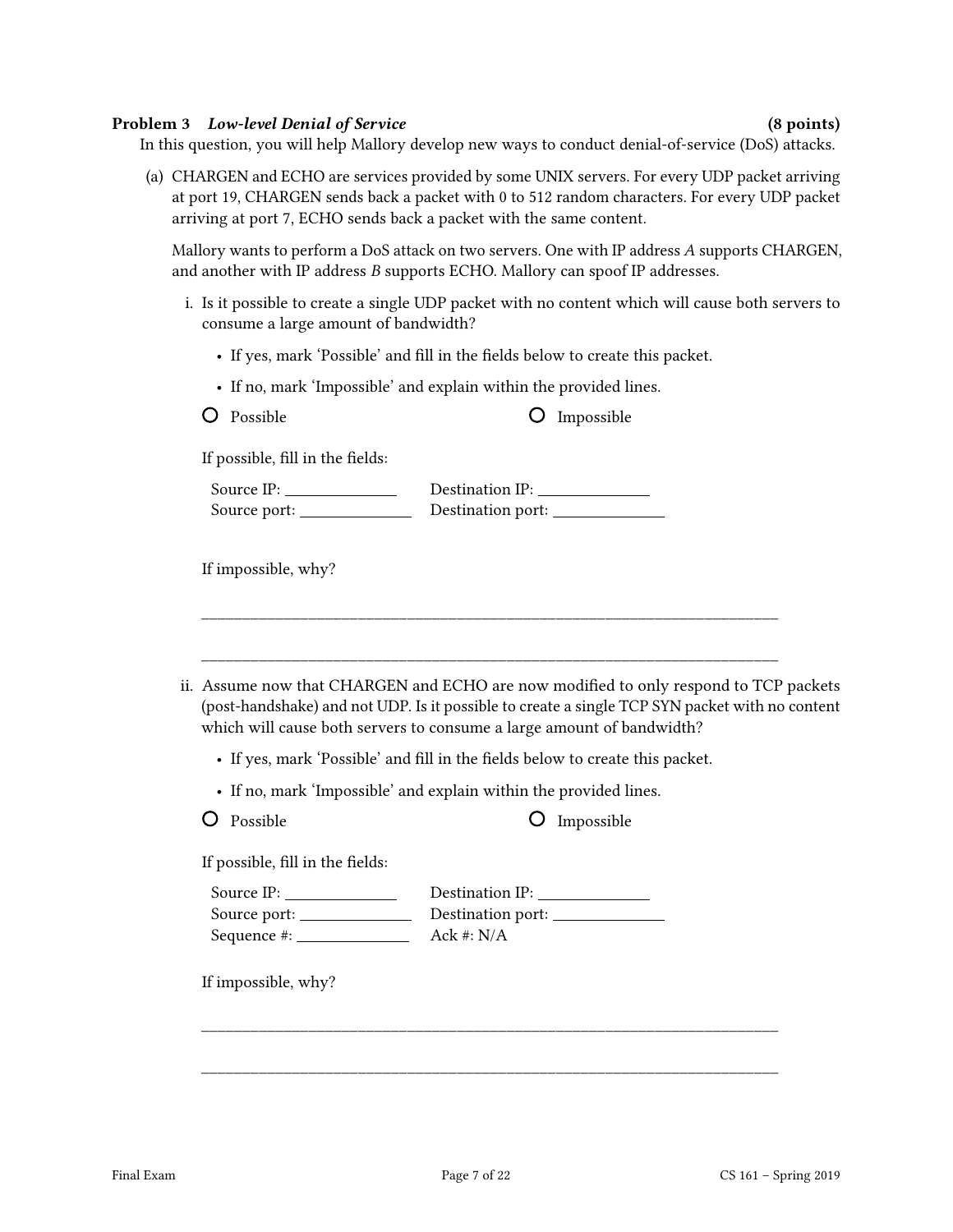(b) A typical web server maintains a connection after receiving each TCP connection request. Write down the the name of the transport layer attack that can cause denial-of-service on the web server which works by consuming a large amount of server memory.

\_\_\_\_\_\_\_\_\_\_\_\_\_\_\_\_\_\_\_\_\_\_\_\_\_\_\_\_\_\_\_\_\_\_\_\_\_\_\_\_\_\_\_\_\_\_\_\_\_\_\_\_\_\_\_\_\_\_\_\_\_\_\_\_\_\_\_\_\_\_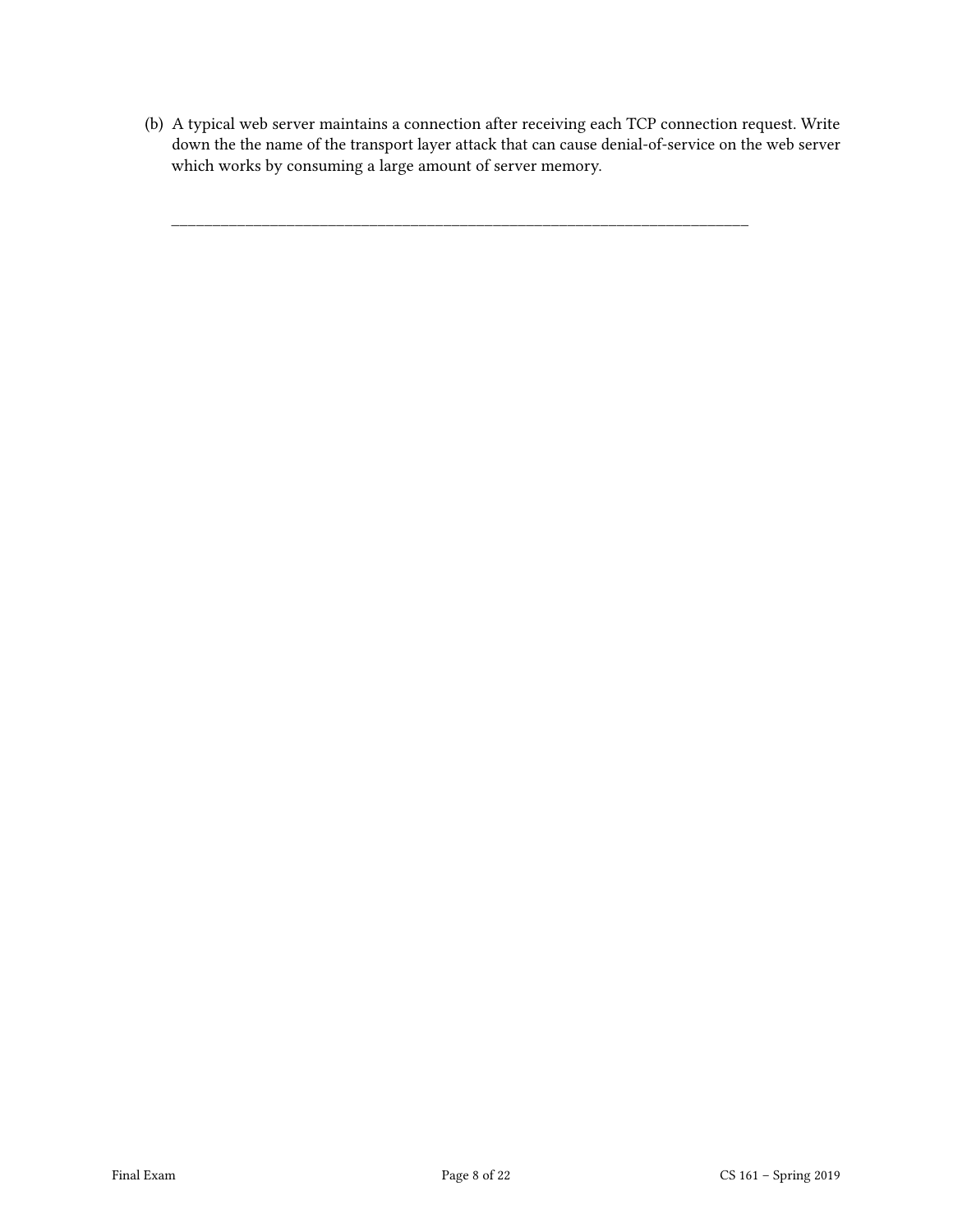#### Problem 4 OTP-KE (9 points)

Alice and Bob want to communicate securely. They come up with a new key exchange protocol, inspired by the Diffie-Hellman key exchange but based on the security properties of the one-time pad. Assume  $E_K(M)$  is a one-time-pad with message M and key K. The two of them randomly generate A and B, which will be their own unique one-time pad keys. Alice also generates a truly random key S, which is the symmetric key she and Bob want to agree on and will be used for further communication after the key exchange.

To execute the protocol, Alice uses one-time-pad encryption to encrypt  $S$  using her secret key  $A$ , then sends  $E_A(S)$  to Bob. Bob encrypts the resulting message using his secret key and sends back  $E_B(E_A(S))$ . Alice decrypts that message and sends back  $D_A(E_B(E_A(S)))$ .

### Please answer each of the following questions in three sentences or less. Longer responses will not get credit.

(a) Explain how Alice and Bob can agree on  $S$  based on this protocol.

(b) Is this protocol secure against a passive attacker?

 $O$  Yes  $O$  No

If yes, explain why. If no, provide an attack.

(c) Is this protocol secure against an active attacker?

 $Yes$   $O$  No

No explanation needed.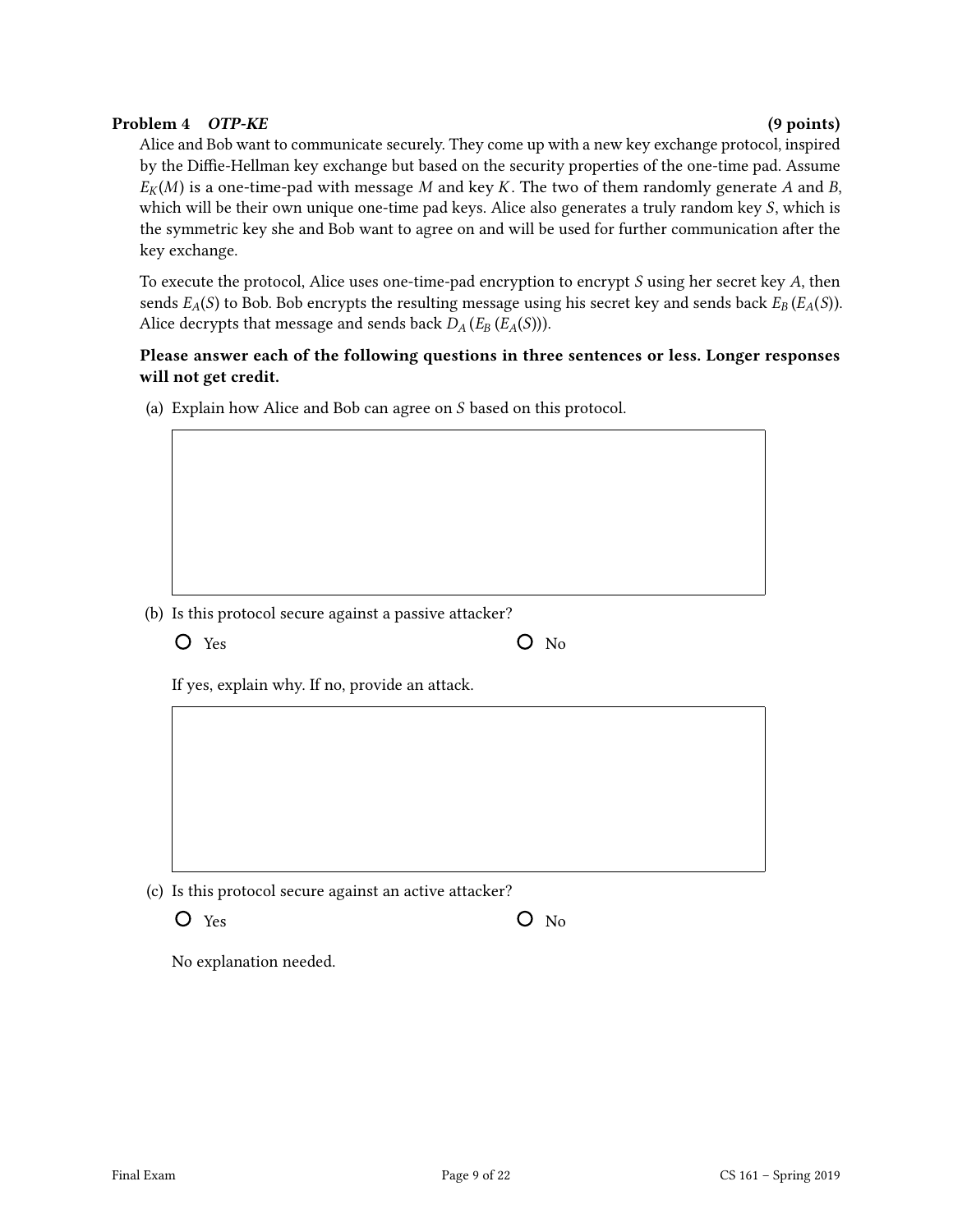#### Problem 5 Private set intersection (13 points) (13 points)

Suppose Alice has a list of *n* integers  $a_1, a_2, ..., a_n$ ; and Bob has a list of *n* integers as well  $b_1, b_2, ..., b_n$ . Each integer is only 16 bits long.

- (a) Alice wants to know if they have any numbers in common, i.e., if there exist *i*, *j* such that  $a_i = b_j$ . Bob applies a function F to each of his numbers, and sends the list  $F(b_1), F(b_2), \ldots F(b_n)$  to Alice.
	- i. Which of the following choices of F allows Alice to identify whether Bob has a  $b_i$  that is equal to some element  $a_i$  in Alice's list?  $k$  is a shared symmetric key.
		- $\Box$   $F(x) = \text{SHA-256}(x)$  $\Box$   $F(x) = \text{SHA-256}(x||r)$ , where r is 256 bits long and randomly chosen per  $x$  $\Box$   $F(x) = \text{AES-CBC}_k(x)$  $\Box$   $F(x) = SHA-256(x||k)$
		- $\Box$   $F(x) = \text{AES}_k(x)$  $\Box$  None of the above
	- ii. Which of the following choices of F ensure that Alice can only identify the  $b_i$  values that are equal to some element  $a_i$  in Alice's list? Alice should **not** be able to identify the value of  $b_j$  if it is not equal to some value in her list.
		- $\Box$   $F(x) = \text{SHA-256}(x)$  $\Box$   $F(x) = \text{AES-CBC}_k(x)$
		- $\Box$   $F(x) = \text{SHA-256}(x||r)$ , where r is 256 bits long and randomly chosen per  $x$  $\Box$   $F(x) = \text{SHA-256}(x || k)$
		- $\Box$   $F(x) = \text{AES}_k(x)$  $\Box$  None of the above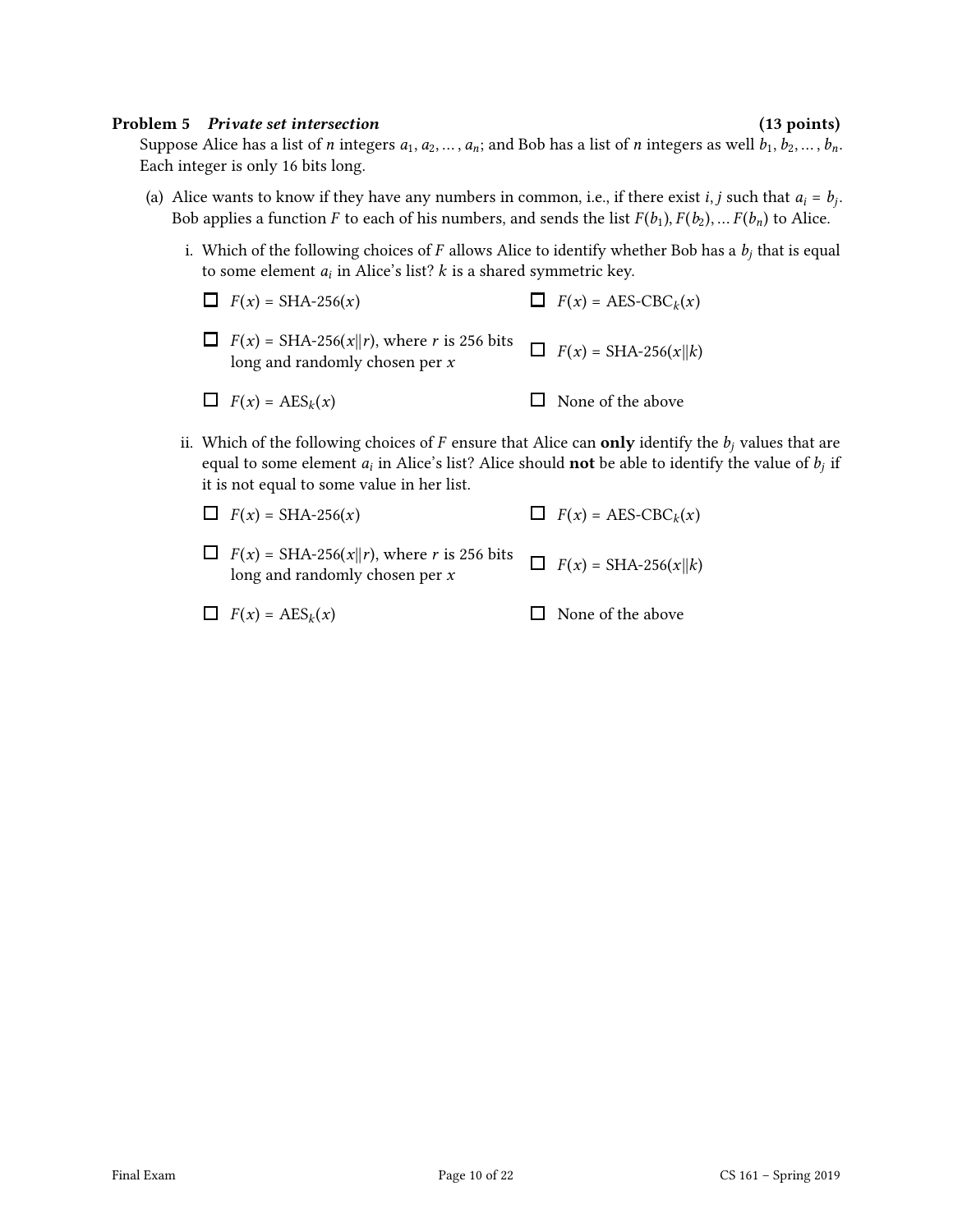- (b) Now suppose that Alice and Bob both wish to learn the common elements in their lists. To this end, they engage in a new protocol inspired by Diffie/Hellman. They agree on a large prime number  $p$ . Alice chooses a secret value  $\alpha$  uniformly at random from the set {1, 2, 3, ...,  $p-2$ ,  $p-1$ }. Bob follows the same procedure to choose a secret value  $\beta$ . They then exchange four messages sequentially, as follows.  $(H$  is a secure hash function.)
	- 1. Alice  $\rightarrow$  Bob:  $(H(a_1))^{\alpha}, (H(a_2))^{\alpha}, \dots, (H(a_n))^{\alpha}$  (all modulo p)
	- 2. Bob  $\rightarrow$  Alice:  $(H(b_1))^{\beta}, (H(b_2))^{\beta}, \dots, (H(b_n))^{\beta}$  (all modulo p)
	- 3. Alice → Bob: ???????????????????????????????????
	- 4. Bob → Alice: ???????????????????????????????????
	- i. What values should Alice and Bob send to each other in steps 3 and 4? They should be able to identify values that exist in both their lists. They should not be able to identify any value in the other person's list if is not equal to some value in their own list.
		- $3. \text{ Alice} \rightarrow \text{Bob:}$
		- 4. Bob  $\rightarrow$  Alice:
	- ii. Now suppose that Bob decides to cheat in step 4. Instead of sending the correct message to Alice, he wishes to make Alice believe that their lists are identical. Alice follows the protocol as before, and does not expect Bob to cheat.

\_\_\_\_\_\_\_\_\_\_\_\_\_\_\_\_\_\_\_\_\_\_\_\_\_\_\_\_\_\_\_\_\_\_\_\_\_\_\_\_\_\_\_\_\_\_\_\_\_\_\_\_\_\_\_\_\_\_\_\_\_\_\_\_\_\_\_\_\_\_\_\_

⋄ Question: What values should Bob send to Alice in step 4 to achieve this?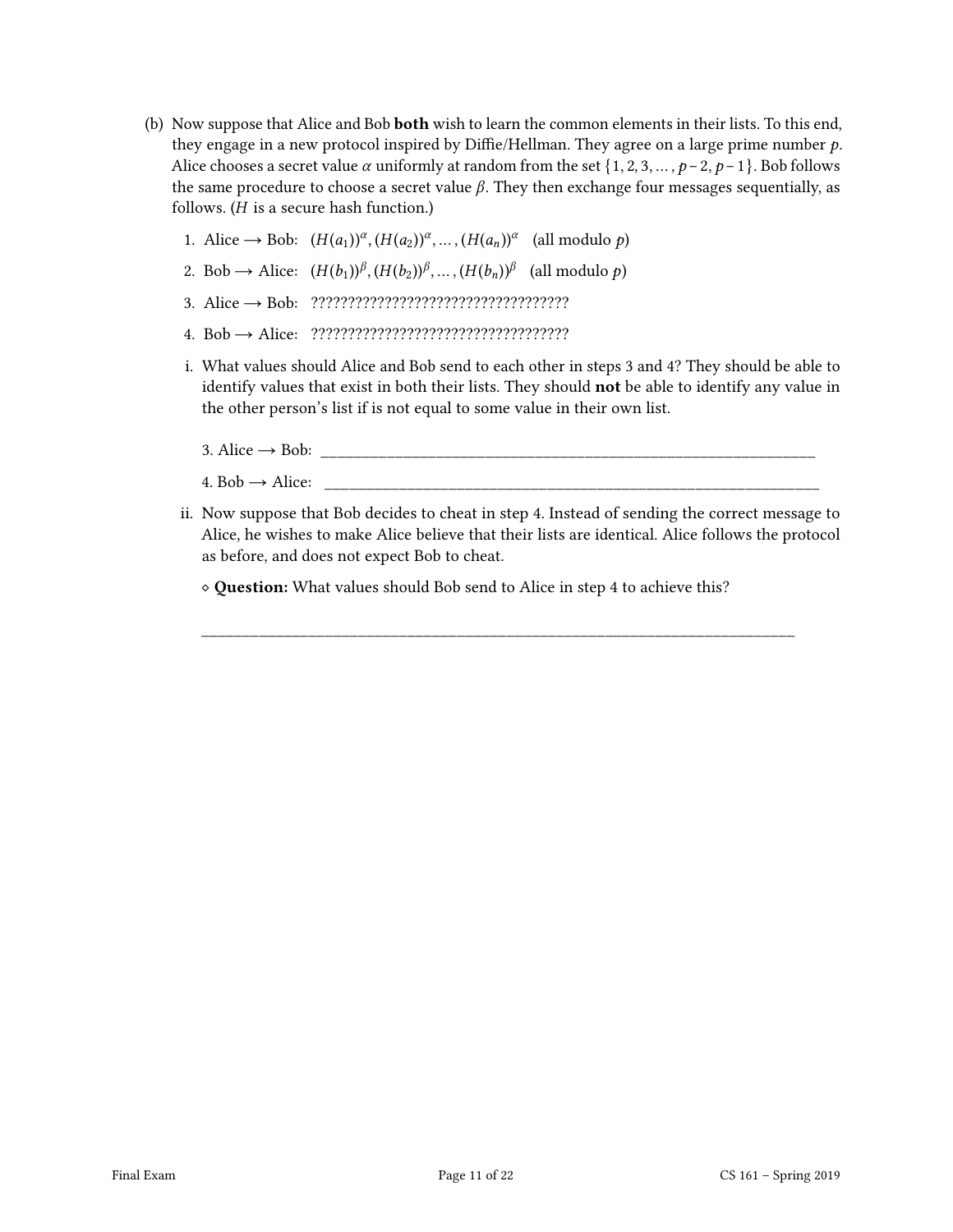### Problem 6 Network Security (20 points)

Answer the following questions about network security.

(a) Bob connects his laptop to the DeCafe coffee shop's Wifi, which anyone nearby can join without a password. He browses to the website http://www.foocorp.com. At the table next to him is an evil attacker, Mallory, who has also joined the DeCafe Wifi network. What kind of threat model best describes Mallory when she first joins the network, with respect to Bob's connection with DeCafe router's?

| $O$ Off-path attacker     | $\overline{O}$ In-path attacker |
|---------------------------|---------------------------------|
| $\Omega$ On-path attacker | $\Omega$ None of these          |

- On-path attacker
- (b) Bob returns home and types into his browser www.foocorp.com. Suppose that Mallory has managed to poison the DNS cache on Bob's laptop, such that it now thinks the IP address of www.foocorp.com is 6.6.6.6, which is the IP address of a server that Mallory controls.
	- $\Box$  Mallory will be unable to steal Bob's cookies for http://www.foocorp.com if http://www.foocorp.com uses HTTP-Only cookies.  $\Box$  Mallory will be unable to steal Bob's cookies for http://www.foocorp.com if http://www.foocorp.com uses a CSP  $\Box$  Mallory will be unable to inject JavaScript into http://www.foocorp.com  $\Box$  Mallory will be unable to steal Bob's foocorp.com cookies if foocorp.com uses HTTPS and Bob's browser checks certificate transparency logs over HTTPS.
		- Mallory will be unable to steal Bob's cook- $\Box$ ies if foocorp.com uses HTTPS and Bob's browser has previously received an HSTS header.
		- $\Box$  None of the above
- (c) Suppose that foocorp.com domain has the following four subdomains: (www, alphabet, sushi, money).

policy that only allows scripts to be loaded

 $\Box$  Mallory will be unable to steal foocorp.com cookies marked with the

from sources on foocorp.com

secure flag.

The attacker knows that foocorp.com has only four subdomains but does not know any of their names, and wishes to discover the subdomains using the zone enumeration attack discussed in class.

⋄ Question: Assuming every DNS server uses plain NSEC, what is the minimum number of queries the attacker needs to make to foocorp.com's nameservers in the worst-case for the attacker?

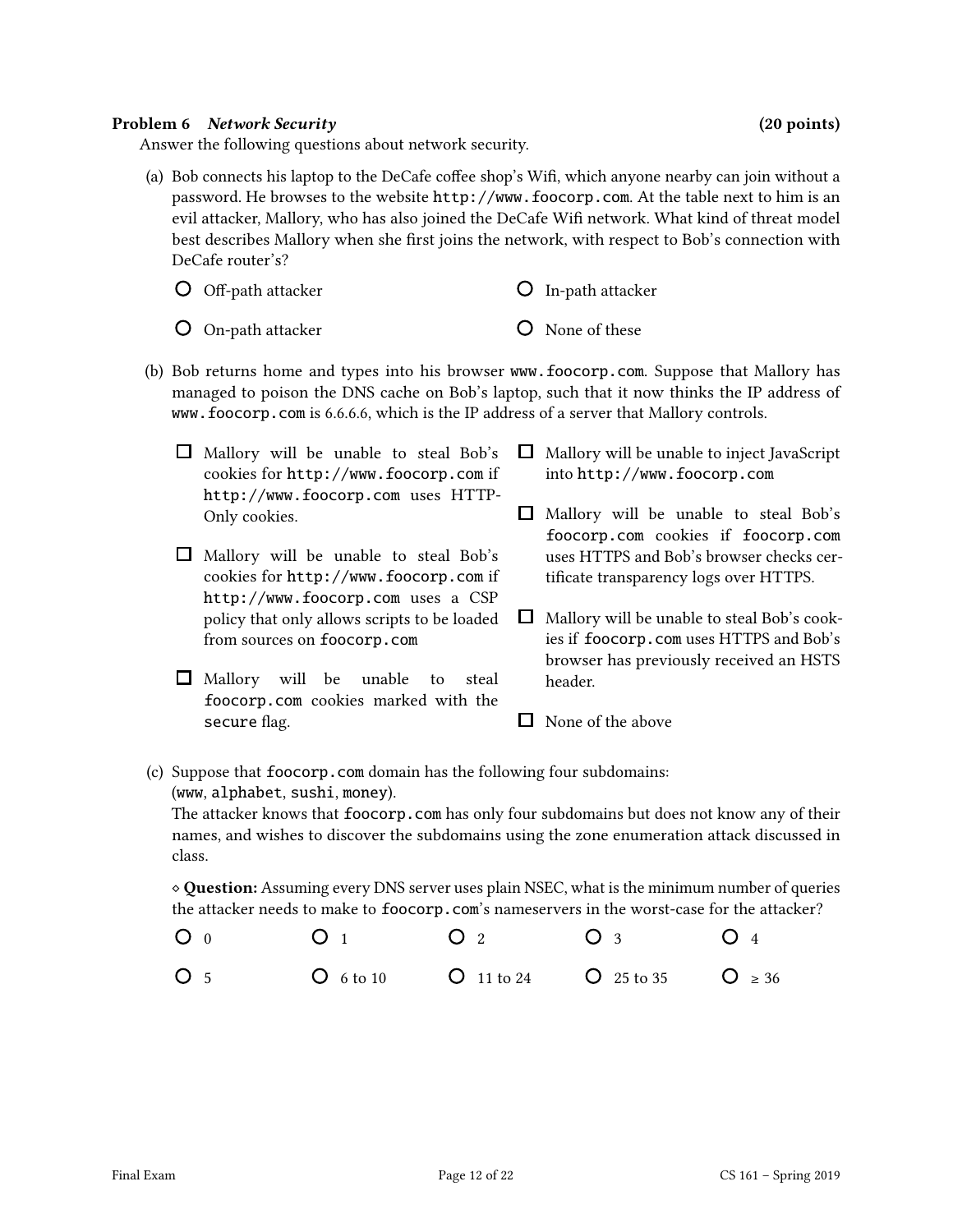- (d) Suppose that a user Alice is browsing the Internet at home and Mallory is an on-path attacker. In which of the following scenarios will Mallory be able to identify whether or not Alice is visiting a website on foocorp.com?
	- Alice's machine and local DNS resolver randomize the source port of DNS queries; foocorp.com's NS server use DNS (without DNSSEC); foocorp.com does not use **HTTPS** □ Alice's machine and local DNS resolver use a fixed source port for every DNS query; foocorp.com's NS server uses DNSSEC **HTTPS**
	- □ Alice's machine and local DNS resolver use a fixed source port for every DNS query; foocorp.com's NS server uses DNSSEC with plain NSEC; foocorp.com does not use HTTPS
- with NSEC3; foocorp.com does not use □ Alice's machine and local DNS resolver use
- a fixed source port for every DNS query; foocorp.com's NS server uses DNSSEC with NSEC3; foocorp.com uses HTTPS
- $\Box$  None of the above
- (e) FooCorp has chosen to use very short TTLs in all of their DNS responses. Which of the following statements are true?
	- $\Box$  Short TTLs help protect against attacks where FooCorp's DNS servers have been compromised Assuming all DNS servers used DNSSEC with plain NSEC, then FooCorp's decision  $\Box$  Short TTLs increase the number of requests FooCorp's DNS servers need to support  $\Box$  Short TTLs help protect against DNS cache poisoning attacks by an on-path attacker  $\Box$  Short TTLs help protect against blind
		- to use short TTLs will increase the amount of work that the DNS servers of FooCorp's parent zone need to perform
- spoofing attacks
	- $\Box$  None of the above
- (f) FooCorp hosts all of its servers on machines provided by CheapCloud: a large, but unreliable, cloud hosting provider. CheapCloud suffers from two major problems: (i) they have frequent data breaches; and (ii) they often need to assign new IP addresses to their customers' servers. Nevertheless, CheapCloud promptly notifies their customers whenever either of these events occurs.

⋄ Question: Which of the following designs or techniques can FooCorp use to help mitigate some of the security issues caused specifically by CheapCloud's poor environment?

| $\Box$ FooCorp uses plain DNS and sets short $\Box$ FooCorp uses DHE-based TLS, but does not<br>TTLs for all of its DNS responses | use certificate pinning        |
|-----------------------------------------------------------------------------------------------------------------------------------|--------------------------------|
| $\Box$ FooCorp uses RSA-based TLS with certifi-<br>cate pinning                                                                   | FooCorp uses DNSSEC with NSEC3 |
| $\Box$ FooCorp uses DNSSEC with plain NSEC                                                                                        | $\Box$ None of the above       |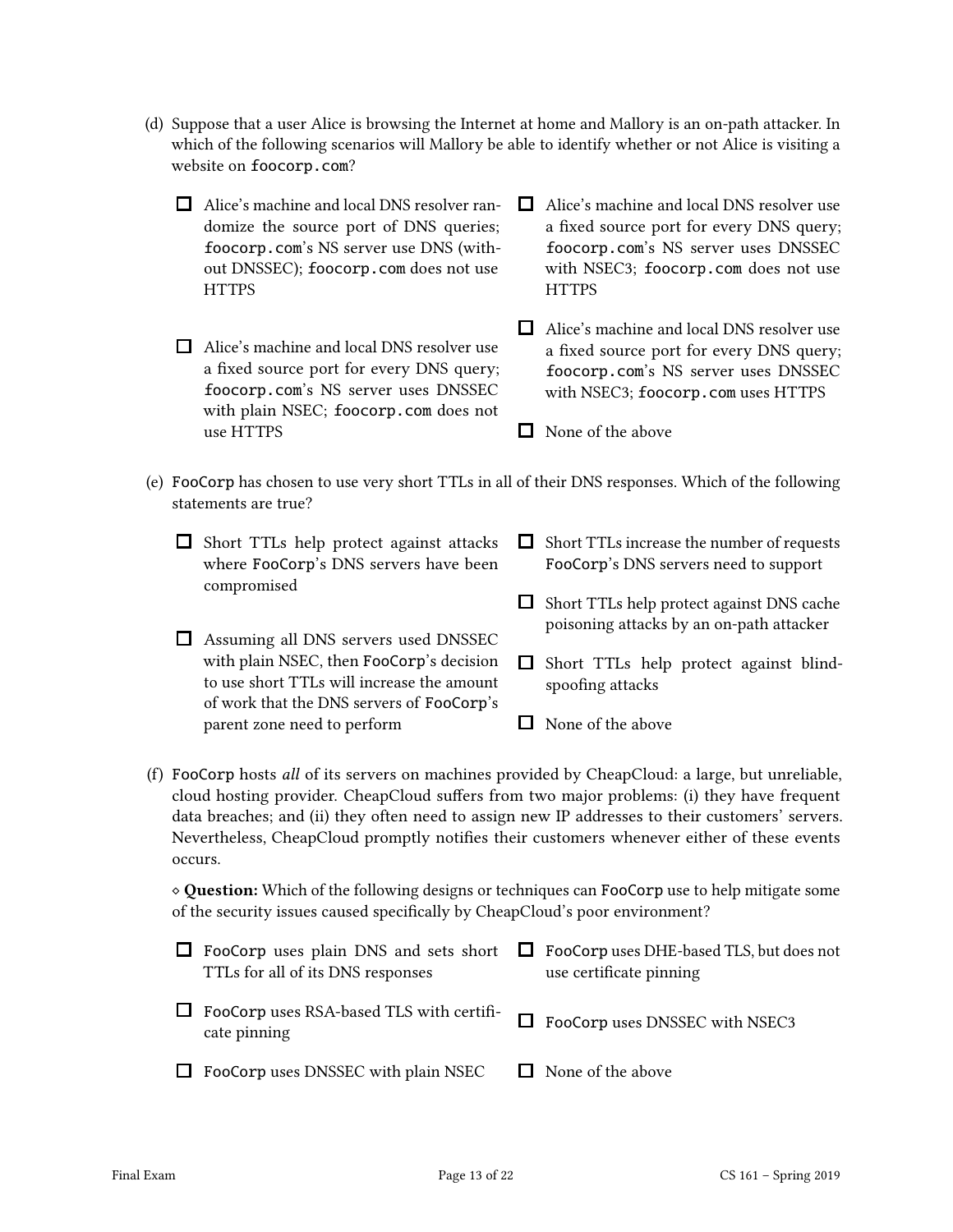(g) Suppose foocorp.com, .com, and the root DNS servers all use DNSSEC. An attacker has compromised the .com zone's DNS servers and stolen just the .com Zone Signing Key (ZSK). Once .com manages to remove the attacker, which of the following steps should be taken to prevent an attacker from using the stolen ZSK to forge DNS responses after all existing signatures have expired?

| foocorp. com will need to update its RRSIG $\Box$<br>records | .com will need to update its DNSKEY<br>records                              |
|--------------------------------------------------------------|-----------------------------------------------------------------------------|
| foocorp.com will need to update its                          | . com will need to update its RRSIG records                                 |
| <b>DNSKEY</b> records                                        | $\Box$ . ' (the root zone) will need to update its<br><b>DNSKEY</b> records |
| foocorp.com will need to update its DS<br>records            |                                                                             |
|                                                              | $\Box$ . ' (the root zone) will need to update its<br>DS records for .com   |
| foocorp.com will need to update its Key<br>Signing Key       | None of the above                                                           |
|                                                              |                                                                             |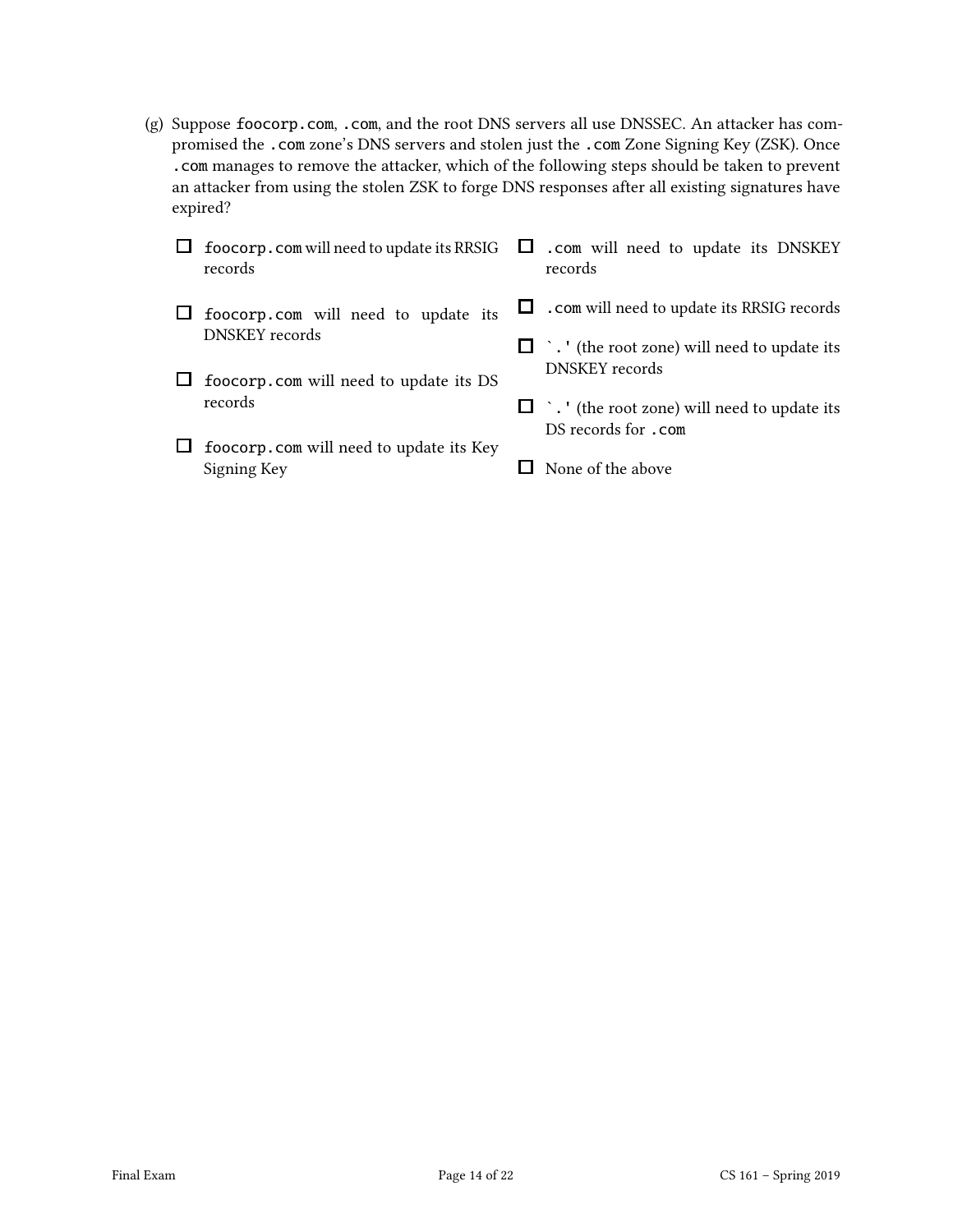### Problem 7 Detection to Surveillance (7 points) (7 points)

The "No Such Agency" is looking to build a new surveillance system designed to detect "bad dudes". They want to deploy this system at a single location on the network that they identified as a hub for international communication.

(a) One proposed detector has a false positive rate (FPR) of  $X$ , and a false negative rate (FNR) of  $Y$ , and the other proposed detector has a FPR of  $Y$  and a FNR of  $X$ . Let  $C_P$  be the cost of a false-positive,  $C_N$  be the cost of a false negative, and  $p$  be the fraction of malicious communications. Assume the detectors are otherwise identical.

 $\diamond$  Question: For what value of p are the two systems equally preferred (as a function of X, Y,  $C_P$ and  $C_N$ ?



Ungraded scratch space for calculations:

(b) Someone else suggests alerting at random: a random system will alert with probability  $r$ , and will not alert with probability  $(1 - r)$ . Find the false-positive and the false-negative rates of this system.



Ungraded scratch space for calculations: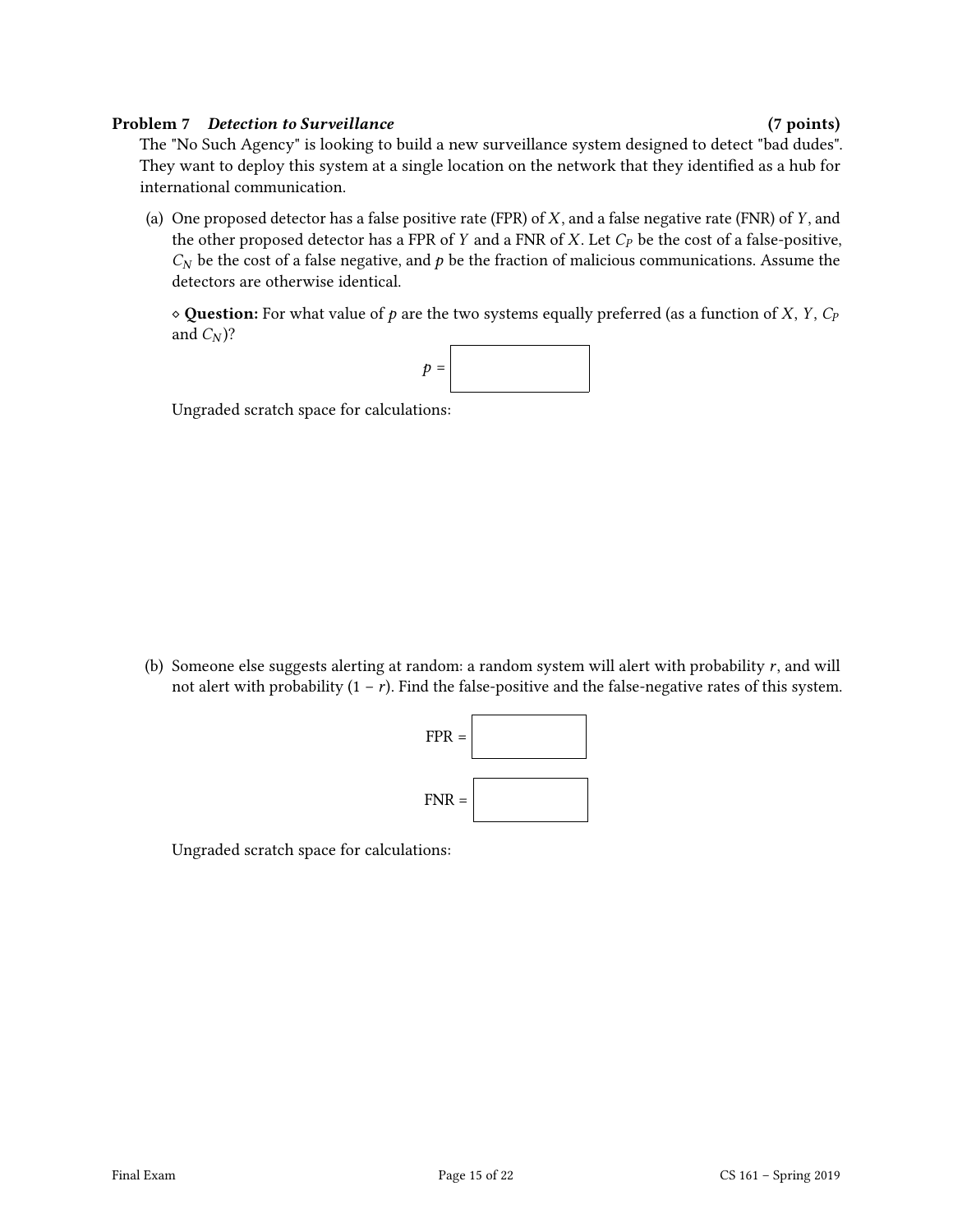#### Problem 8 Virtual Tables, Real Fun

The following code runs on a 32-bit x86 system.

```
1 \#include < stdio . h>
2 \mid \text{int } \text{main}() \mid3 FILE * fp;
4 char buf \lceil 8 \rceil;
5 fp = fopen ("outis", "rb");
6 fread (buf, size of char, 12, fp);
7 f c l o s e (f p );
8 }
```
Behind the hood, the FILE struct is implemented in stdio.h as follows:

```
1 \mid struct _IO_FILE; /* implementation omitted */
2
3 typedef struct {
4 struct IO FILE ufile;
5 struct IO_jump_t * vtable;
6 } FILE;
7
8 \; \text{struct} \quad \text{IO}_jump_t \; \{9 size_t (* fread )(void *, size_t, size_t, FILE *);10 size_t (* fwrite) (void *, size_t, size_t, FILE *);
11 int (* f c lose ) ( FILE * );
12 /* more members below omitted */
13 };
14
15 int fclose (FILE * fp) { return fp –> vtable –> fclose (fp); }
16 /* more implementations below omitted */
```
Make the following assumptions:

- 1. No memory safety defenses are enabled.
- 2. The compiler does not perform any optimizations, reorder any variables, nor add any padding in between struct members.
- 3. The implementation of the function fopen has been omitted. Assume a sensible implementation of fopen that initializes the ufile and vtable elds of the FILE struct to sensible values.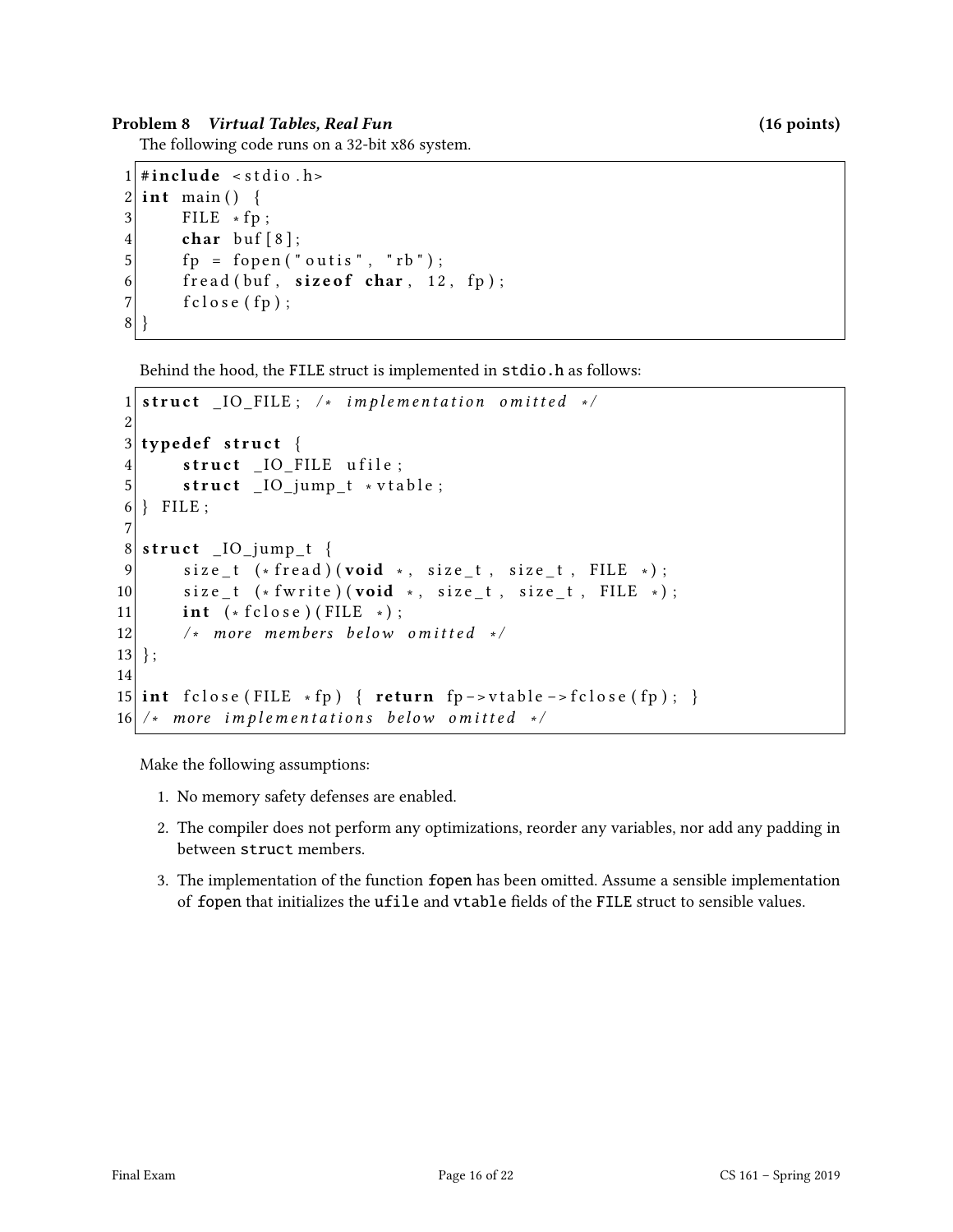- (a) Running the program in gdb using  $invoke -d$  as in Project 1, you find the following:
	- $&but = 0xbf608040$
	- $&fp = 0xbf608048$
	- sizeof(struct \_IO\_FILE) = 32

You wish to prove you can exploit the program by having it jump to the memory address 0xdeadbeef. Complete the Python script below so that its output would successfully exploit the program.

NOTE: The syntax  $xRS$  indicates a byte with hex value 0xRS.

| #!/usr/bin/env python2<br>import sys                |  |                                            |
|-----------------------------------------------------|--|--------------------------------------------|
| sys.stdout.write('\x_____\x_____\x_____\x_____' + \ |  |                                            |
|                                                     |  | $' \X$ ______\x_____\x______\x_______' + \ |
|                                                     |  |                                            |

(b) Now you wish to write an exploit script, such that running it will successfully exploit the program. You save your code from part (a) as a script called egg. The vulnerable program is called hack\_me. Which of the following code snippets is a valid exploit script?

| $\Box$ #!/bin/bash       | $\Box$ #!/bin/bash                 |
|--------------------------|------------------------------------|
| $./egg$   invoke hack_me | invoke -e outis= $(./egg)$ hack_me |
| $\Box$ #!/bin/bash       | $\Box$ #!/bin/bash                 |
| $outis=\$(./egg)$        | ./egg $>$ outis                    |
| invoke hack me \$outis   | invoke hack_me                     |

(c) Which of the following defenses would stop your attack in part (a) from exploiting the program by jumping to memory address 0xdeadbeef? Assume 0xdeadbeef is at a read-only part of memory.

 $\Box$  Stack canaries  $\Box$  W^X

- ASLR which does not randomize the <code>.text  $\quad \Box$ </code> ASLR which also randomizes the <code>.text</code> segsegment (as in Project 1) ment
- (d) (Consider this question independently from part (c).) Now consider that we move the variables fp and buf outside of the main function, as follows:

 $1 \#$ **include** < stdio . h> 2 char buf [8]; /\* &buf =  $0 \times 08402020$  \*/ 3 FILE \* fp;  $/$  \* & fp = 0 x 0 8 4 0 2 0 28 \*/  $4 |$  int main () { /\* rest of main is the same, but no variables \*/ }

TRUE OF FALSE: It is possible to modify the exploit in part (a) to exploit this modified program.

O TRUE **O** FALSE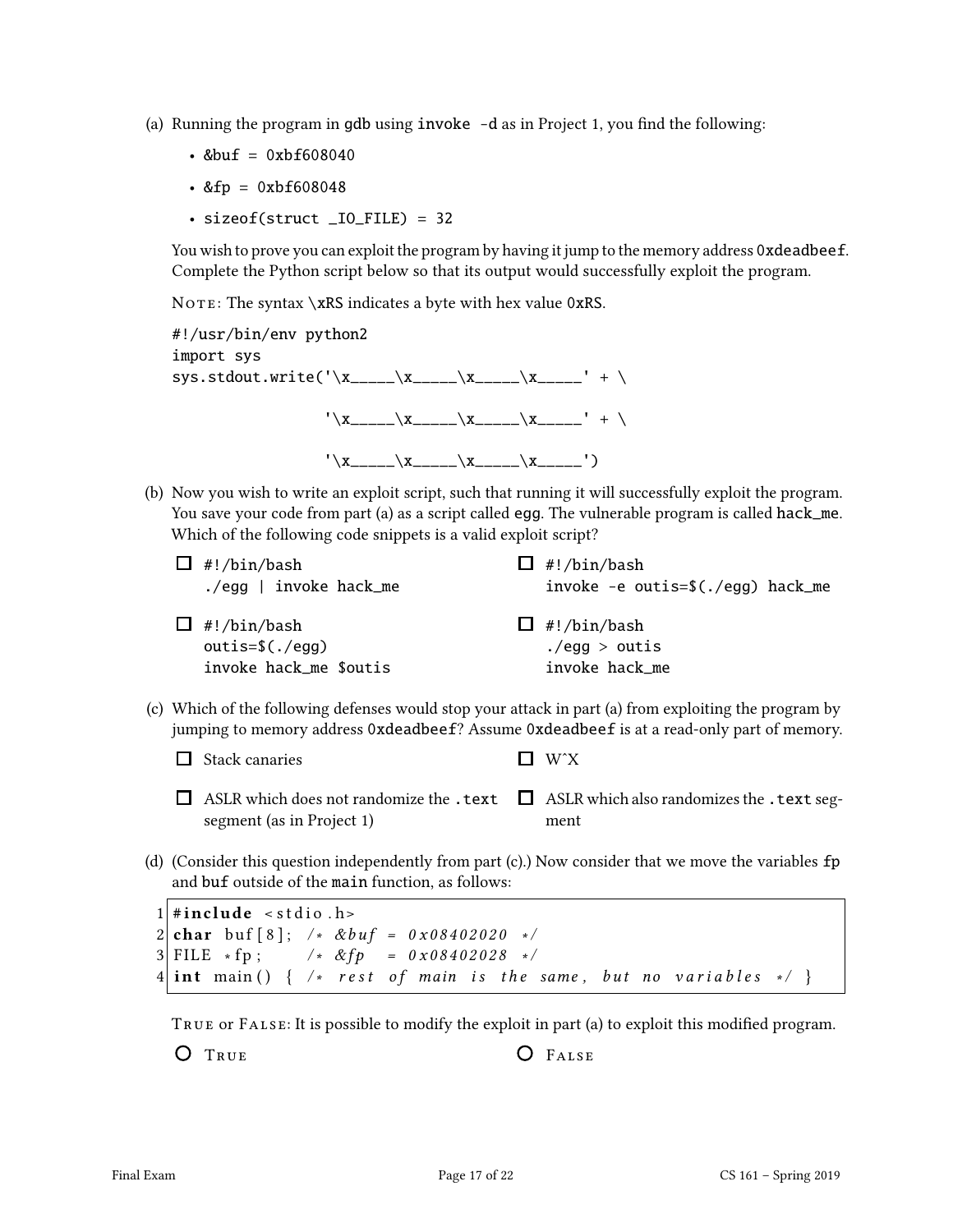### Problem 9 Hacking the 161 Staff (10 points) (10 points)

After months of development, the CS 161 staff is ready to unveil their new course homepage at http://cs161.org. Each TA has their own account and, after authenticating on http://cs161.org/login, can update any student's grade on the final exam by making an HTTP GET request to:

```
http://cs161.org/updatefinal?sid=<SID>&score=<SCORE>
```
where <SID> is the student ID, and <SCORE> is the student's new exam score (as a number – without the percent sign).

(a) Mallory is a student in CS 161, with the student ID of 12345678. She wants to use a CSRF attack to change her exam score to 100 percent. She overhears her TA mention in discussion that he likes to visit http://cool-web-forum.com which Mallory happens to know does not properly sanitize HTML in user inputs.

⋄ Question: Give an input which Mallory can post to the forum in order to execute a CSRF attack to change her exam score, assuming there are no CSRF defenses on cs161.org.

(b) The TA then visits the web forum, yet Mallory's grade does not change. Mallory deduces that the 161 staff must have included a defense for CSRF on their webpage. Not one to be deterred, Mallory decides to attempt her attack again.

\_\_\_\_\_\_\_\_\_\_\_\_\_\_\_\_\_\_\_\_\_\_\_\_\_\_\_\_\_\_\_\_\_\_\_\_\_\_\_\_\_\_\_\_\_\_\_\_\_\_\_\_\_\_\_\_\_\_\_\_\_\_\_\_\_\_\_\_\_\_

\_\_\_\_\_\_\_\_\_\_\_\_\_\_\_\_\_\_\_\_\_\_\_\_\_\_\_\_\_\_\_\_\_\_\_\_\_\_\_\_\_\_\_\_\_\_\_\_\_\_\_\_\_\_\_\_\_\_\_\_\_\_\_\_\_\_\_\_\_\_

The login page has an open redirect: It can be provided a webpage to automatically redirect to after the user successfully authenticates. For example the URL:

http://cs161.org/login?to=http://google.com

would redirect any logged in user to http://google.com.

Using this information, Mallory crafts the following attack—replacing your URL in part (a) with the following URL:

http://cs161.org/login?to=http://cs161.org/updatefinal?sid=12345678&score=100

A few minutes later, Mallory observes that her final grade is changed to a 100 percent. Which of the following are CSRF defenses that Mallory might have circumvented?

| $\Box$ Origin checking  | $\Box$ Content-Security-Policy | $\Box$ Cookie policy      |
|-------------------------|--------------------------------|---------------------------|
| $\Box$ Referer checking | $\Box$ Prepared statements     | $\Box$ Same-origin policy |
| $\Box$ CSRF tokens      | $\Box$ Session cookies         | $\Box$ None of the above  |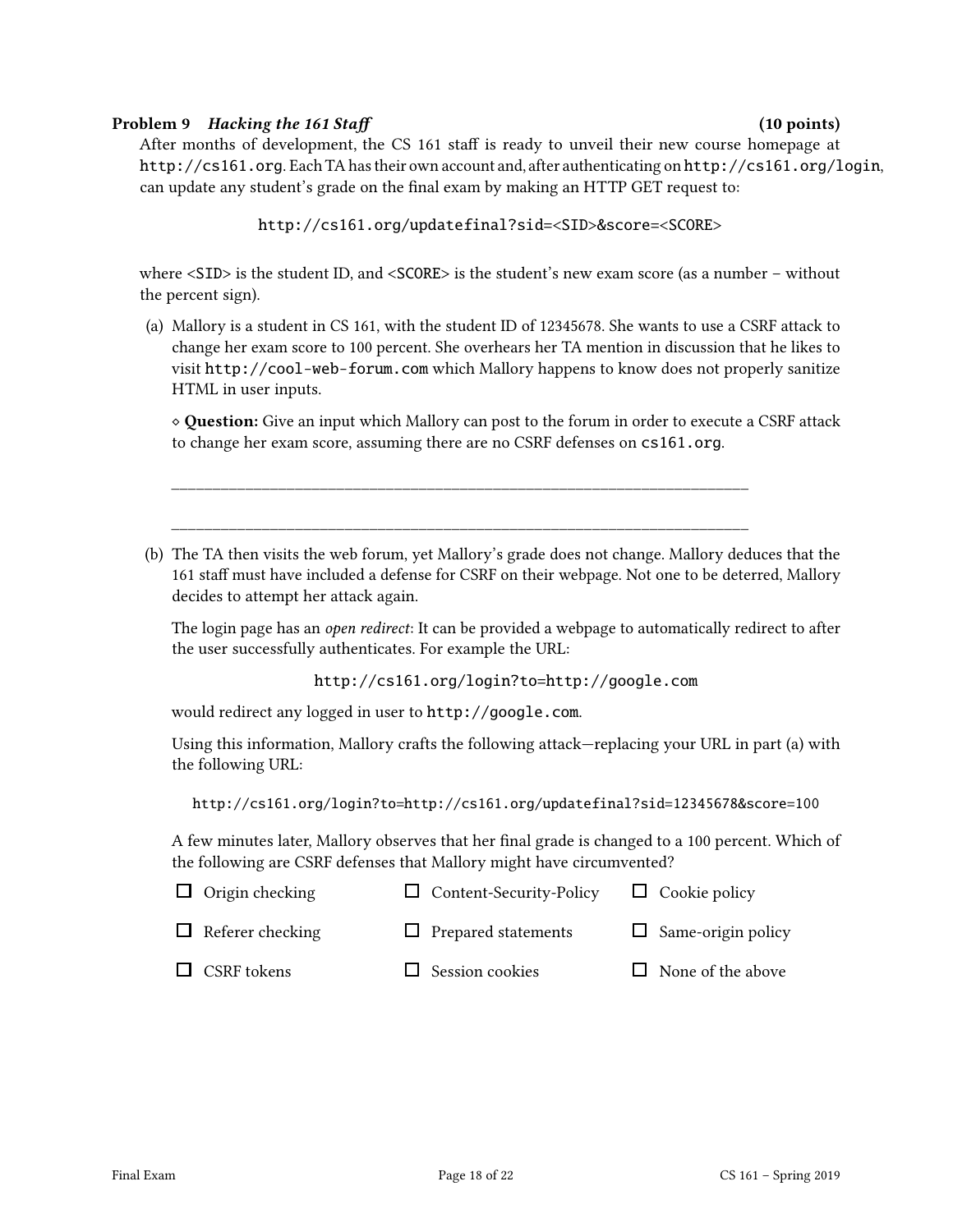(c) The 161 staff update their site to better protect against CSRF. Mallory now notices that the website contains a profile page for each member of the 161 staff, reachable from the URL

http://cs161.org/staff?name=<name>

where  $\langle$ name $\rangle$  is replaced with each staff member's name. If the provided  $\langle$ name $\rangle$  does not correspond to a member of the 161 staff, then instead a page is loaded with a message stating "Sorry, but there is no TA named <name>!"

Suspecting that this website might be vulnerable to reflected XSS, Mallory visits the following URL:

```
http://cs161.org/staff?name=<script>alert(0);</script>
```
A Javascript popup immediately appears on her screen. Mallory smiles, realizing that she can weaponize this to login as her TA. She returns to the web forum that her TA frequently visits and posts a link.

Assume that Mallory's TA will click on any link that he sees on the web forum, and assume that Mallory controls her own website http://mallory.com.

◇ Question: How can Mallory pull off her attack and login as her TA? Make sure to include the link she posts on the forum in your answer. If you assume that Mallory's website has any scripts running, you must define what they are and what inputs they take in.

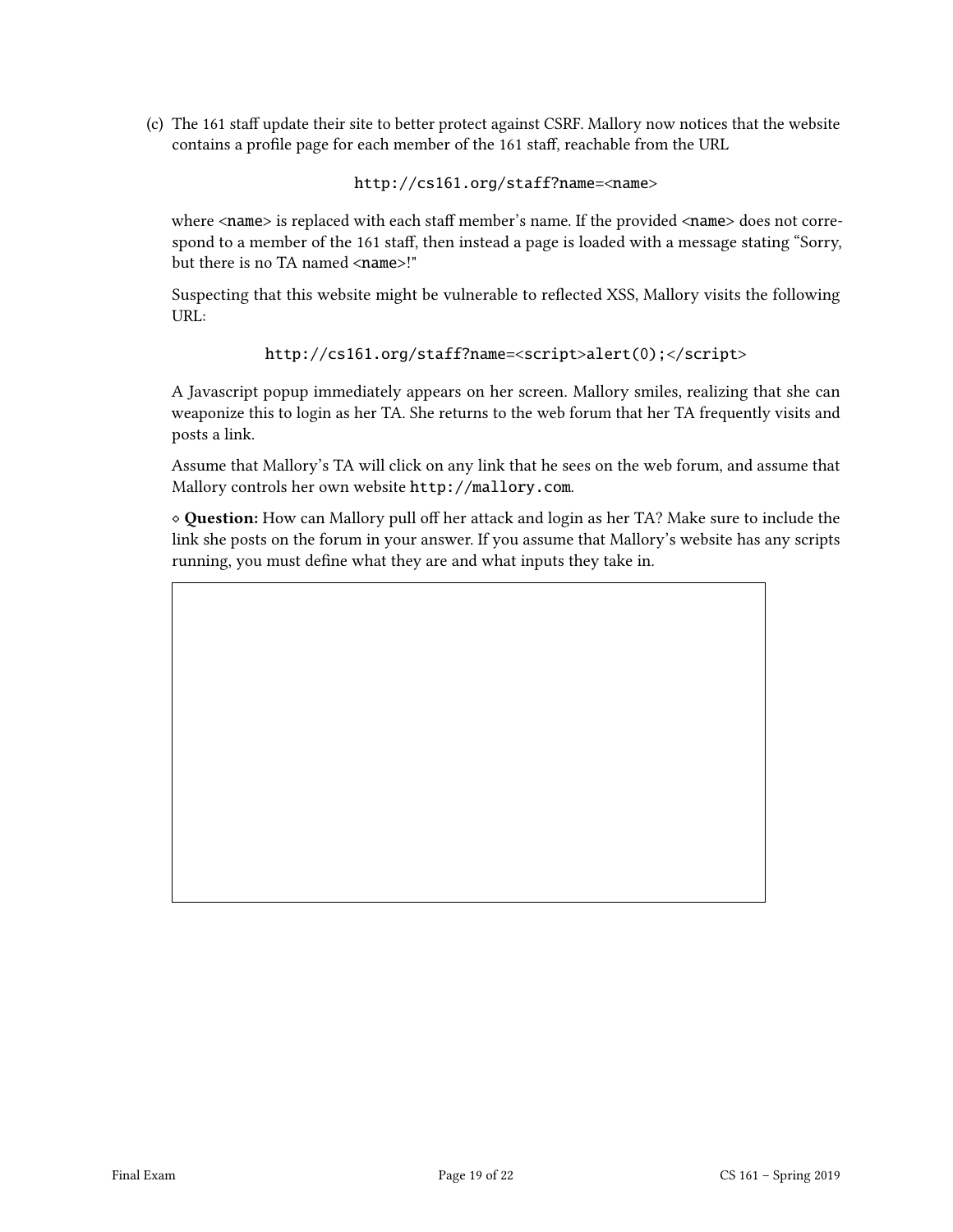#### Problem 10 Evil TLS (8 points) (8 points)

(a) A company wants to protect their web server by installing a new NIDS that will man-in-the-middle and decrypt all HTTPS traffic sent to its web server. The connections are end-to-end encrypted between the clients and the web server, and the NIDS is installed at a location that can see all the encrypted traffic. The NIDS could be passive (only inspects traffic), or it could be active (dropping or injecting packets). If the company gives the NIDS access to the TLS private key for the server, the NIDS will be able to decrypt a TLS connection to the web server if the connection uses. . .

| $\Box$ RSA TLS, and the NIDS is passive. |                |  |      |  | $\Box$ RSA TLS, and the NIDS is active. |                 |  |      |  |
|------------------------------------------|----------------|--|------|--|-----------------------------------------|-----------------|--|------|--|
|                                          | $1 - 100 + 11$ |  | $ -$ |  |                                         | $1.700$ $77.11$ |  | $-1$ |  |

- Ephemeral Diffie-Hellman TLS, and the  $\quad \Box \,$  Ephemeral Diffie-Hellman TLS, and the NIDS is passive. NIDS is active.
- (b) Imagine that we modify the TLS handshake as follows. Now, the server will be the first to send its nonce  $R_s$ . Then, the browser will send both its nonce  $R_b$  and the encryption  $\{PS\}_{K_{server}}$  of a fresh random PS value to the server. Finally, browser and server compute  $R_s \oplus R_b \oplus PS$  and use this as the only input to the PRNG. The cipher and integrity keys for the connection will depend only on  $PRNG(R_s \oplus R_b \oplus PS)$ .

TRUE OF FALSE: This modified handshake is vulnerable to a replay attack.

O TRUE **O** FALSE

If yes, fill in the messages that would be sent when performing a replay attack. If not, explain why the scheme is still secure.

#### $\diamond$  If yes, fill in the messages:

- 1. Server sends nonce:  $R_{s1}$
- 2. Browser sends nonce:  $R_{h1}$

3. Browser sends encrypted pre-master secret:  $E_1 = \{PS_1\}_{K \text{corner}}$ 

4. ...

5. Server sends nonce: \_\_\_\_\_\_\_\_\_\_\_\_\_\_\_\_\_\_\_\_\_\_\_\_\_\_\_\_\_\_\_\_\_\_

6. Browser sends nonce:

7. Browser sends encrypted pre-master secret:

\_\_\_\_\_\_\_\_\_\_\_\_\_\_\_\_\_\_\_\_\_\_\_\_\_\_\_\_\_\_\_\_\_\_\_\_\_\_\_\_\_\_\_\_\_\_\_\_\_\_\_\_\_\_\_\_\_\_\_\_\_\_\_\_\_\_\_\_\_\_\_\_\_\_\_\_

\_\_\_\_\_\_\_\_\_\_\_\_\_\_\_\_\_\_\_\_\_\_\_\_\_\_\_\_\_\_\_\_\_\_\_\_\_\_\_\_\_\_\_\_\_\_\_\_\_\_\_\_\_\_\_\_\_\_\_\_\_\_\_\_\_\_\_\_\_\_\_\_\_\_\_\_

\_\_\_\_\_\_\_\_\_\_\_\_\_\_\_\_\_\_\_\_\_\_\_\_\_\_\_\_\_\_\_\_\_\_\_\_\_\_\_\_\_\_\_\_\_\_\_\_\_\_\_\_\_\_\_\_\_\_\_\_\_\_\_\_\_\_\_\_\_\_\_\_\_\_\_\_

8. ...

### ⋄ If no, explain on these lines (concisely):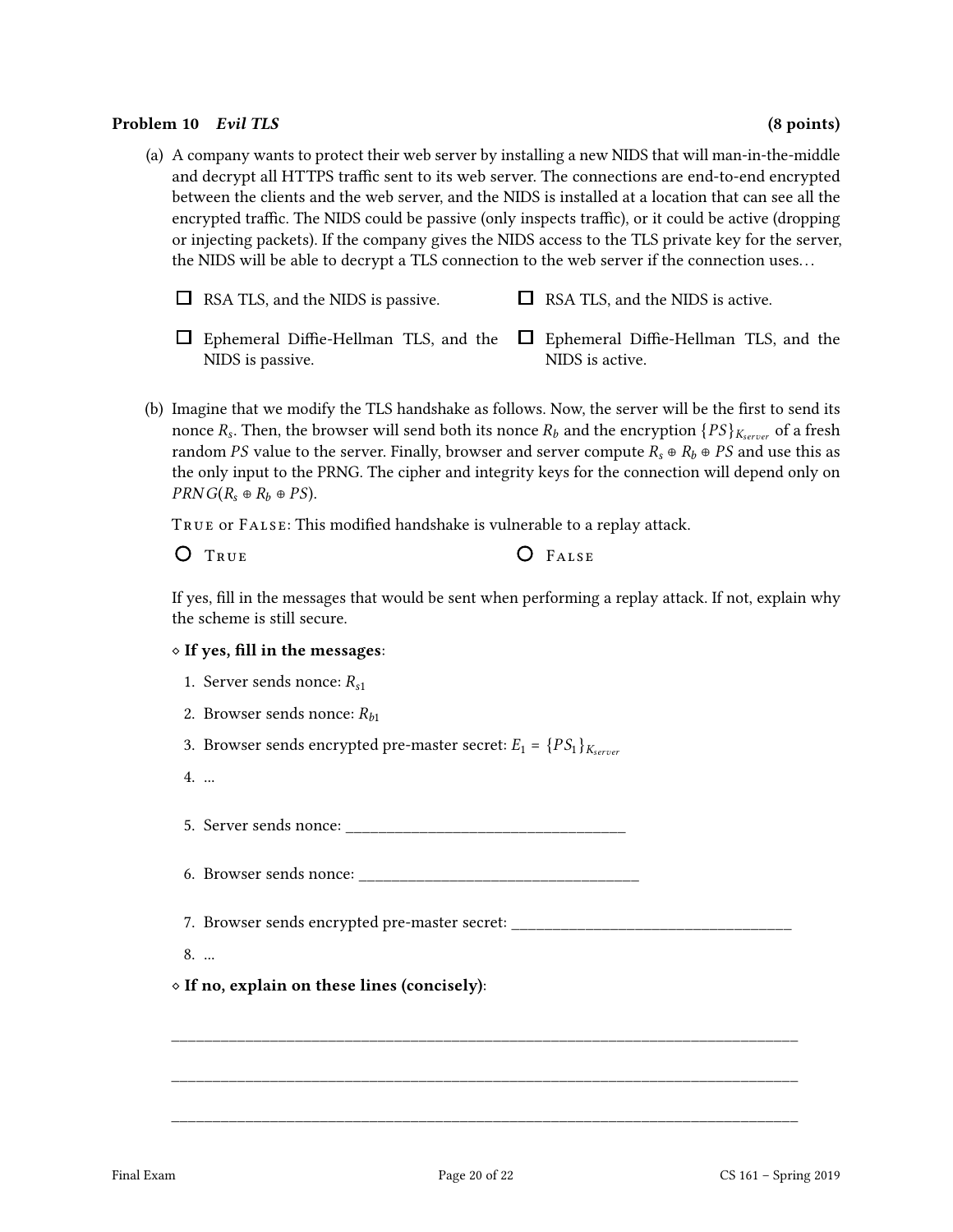## Selected C Manual Pages

FILE \*fopen(const char \*pathname, const char \*mode);

The fopen() function opens the file whose name is the string pointed to by \_pathname\_ and associates a stream with it. If \_mode\_ is "rb", this opens the text file for reading. The stream is positioned at the beginning of the file.

size\_t fread(void \*ptr, size\_t size, size\_t nmemb, FILE \*stream);

The function fread() reads \_nmemb\_ items of data, each \_size\_ bytes long, from the stream pointed to by \_stream\_, storing them at the location given by \_ptr\_.

size\_t fwrite(void \*ptr, size\_t size, size\_t nmemb, FILE \*stream);

The function fwrite() writes \_nmemb\_ items of data, each \_size\_ bytes long, to the stream pointed to by \_stream\_, obtaining them from the location given by \_ptr\_.

int fclose(FILE \*stream);

The fclose() function flushes the stream pointed to by \_stream\_ and closes the underlying file descriptor.